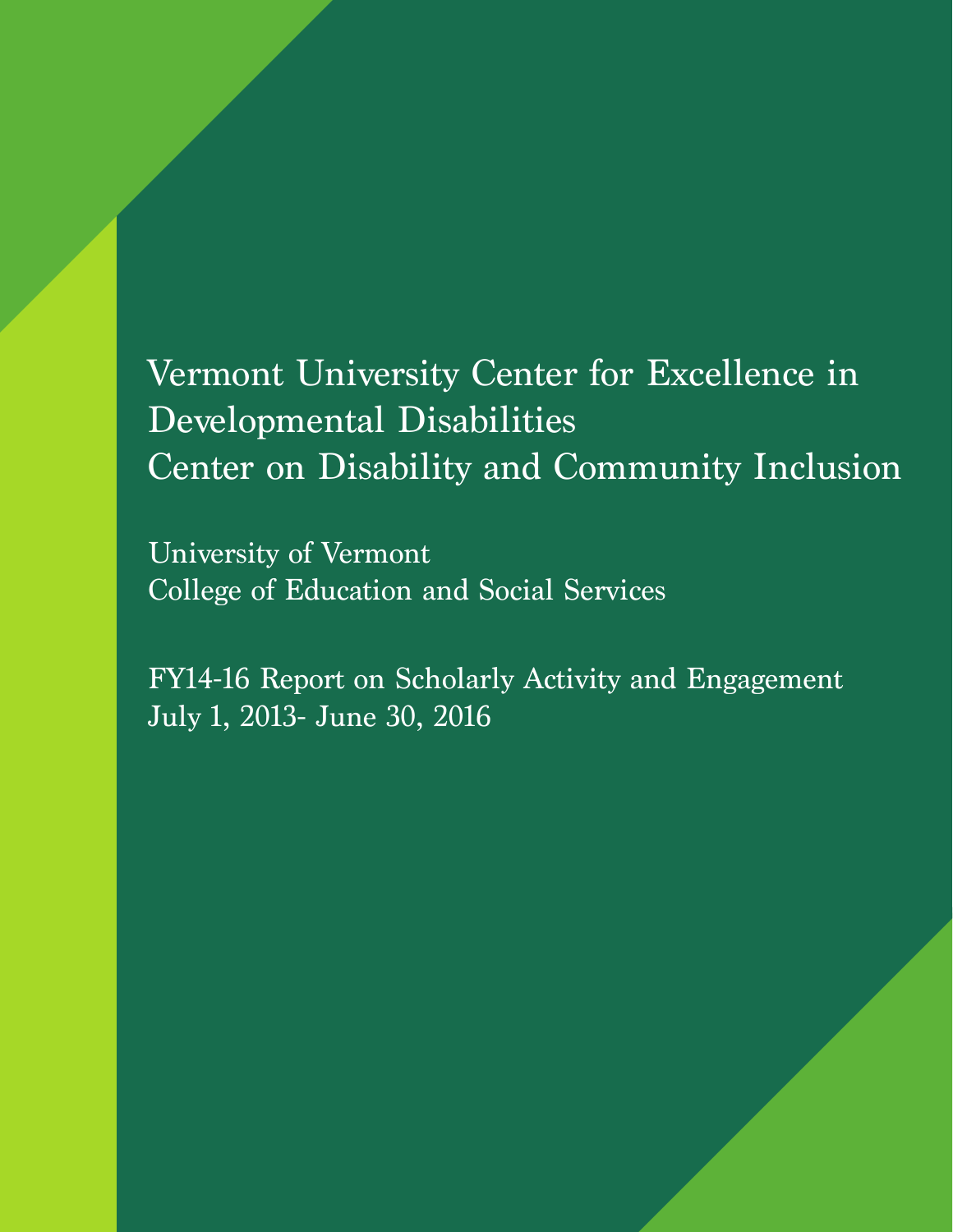# **Table of Contents**

| About Vermont's University Center for Execlence in<br>Developmental Disabilities<br>Vermont's Developmental Disability Network2 |
|---------------------------------------------------------------------------------------------------------------------------------|
|                                                                                                                                 |
| Publications                                                                                                                    |
| Peer-Reviewed and Invited Presentations                                                                                         |
| <b>Academic Teaching</b>                                                                                                        |
| CDCI Trainings, Workshops, and Conferences14                                                                                    |
|                                                                                                                                 |
|                                                                                                                                 |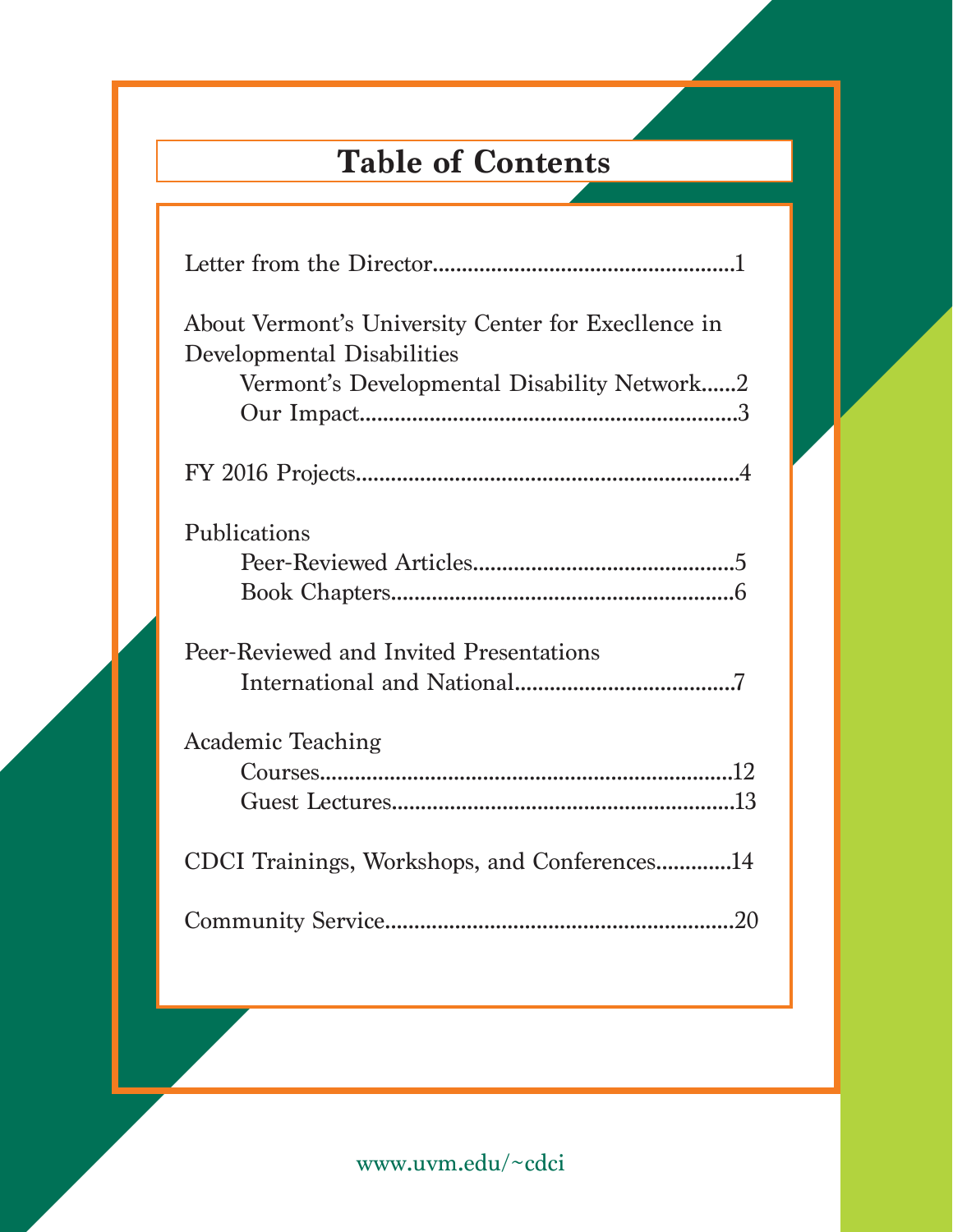# *Letter from the Director*

#### **Dear Friends, Community Partners, and UVM Colleagues:**

The Center on Disability and Community Inclusion (CDCI) at the University of Vermont is designated as Vermont's University Center for Excellence in Developmental Disabilities Education, Research, and Service (UCEDD) by the United States Department of Health and Human Services, Administration on Intellectual and Developmental Disabilities. CDCI implements four core functions under the Developmental Disabilities Assistance and Bill of Rights Act of 2000 or "DD Act" (Public Law 106-402) including: (a) interdisciplinary training; (b)community services such as training, technical assistance, or other direct services; (c) research, evaluation, and public policy analysis in disability, and (d) dissemination. These core functions support capacity building and systems change activities to facilitate a contemporary academic approach called community-engaged scholarship, which involves mutually beneficial and equitable partnerships between the university and the community.1 The DD Act primarily focuses on individuals with intellectual and developmental disabilities. However, CDCI also conducts work with the broader disability community through our four main areas of emphasis: early intervention, inclusive education, assistive technology, and postsecondary education and employment.

This report describes our Vermont UCEDD's scholarly activities conducted between July 1, 2013 and June 30, 2016. Detailed lists are included with each activity labeled with its associated areas of emphasis. Highlights of our academic accomplishments include:

Administering 27 grants and contracts; Producing 21 publications; Conducting 82 peer-reviewed or other invited presentations; Engaging in 186 teaching and training activities, including conducting UVM courses and guest lectures; and Participating in 54 community service activities, including activities at the departmental, college, university, community, national and international levels.

Sincerely,<br>Susar Ryan

Susan M. Ryan, Ph.D. Executive Director, CDCI/Vermont UCEDD and Professor, College of Education and Social Services





<sup>1</sup> Community-Campus Partnerships for Health, Commission on Community-Engaged Scholarship in the Health Professions. (2005). *Linking Scholarship and Communities: Report of the Commission on Community-Engaged Scholarship in the Health Professions.* Retrieved from: https://ccph.memberclicks.net/assets/ Documents/FocusAreas/linkingscholarship.pdf

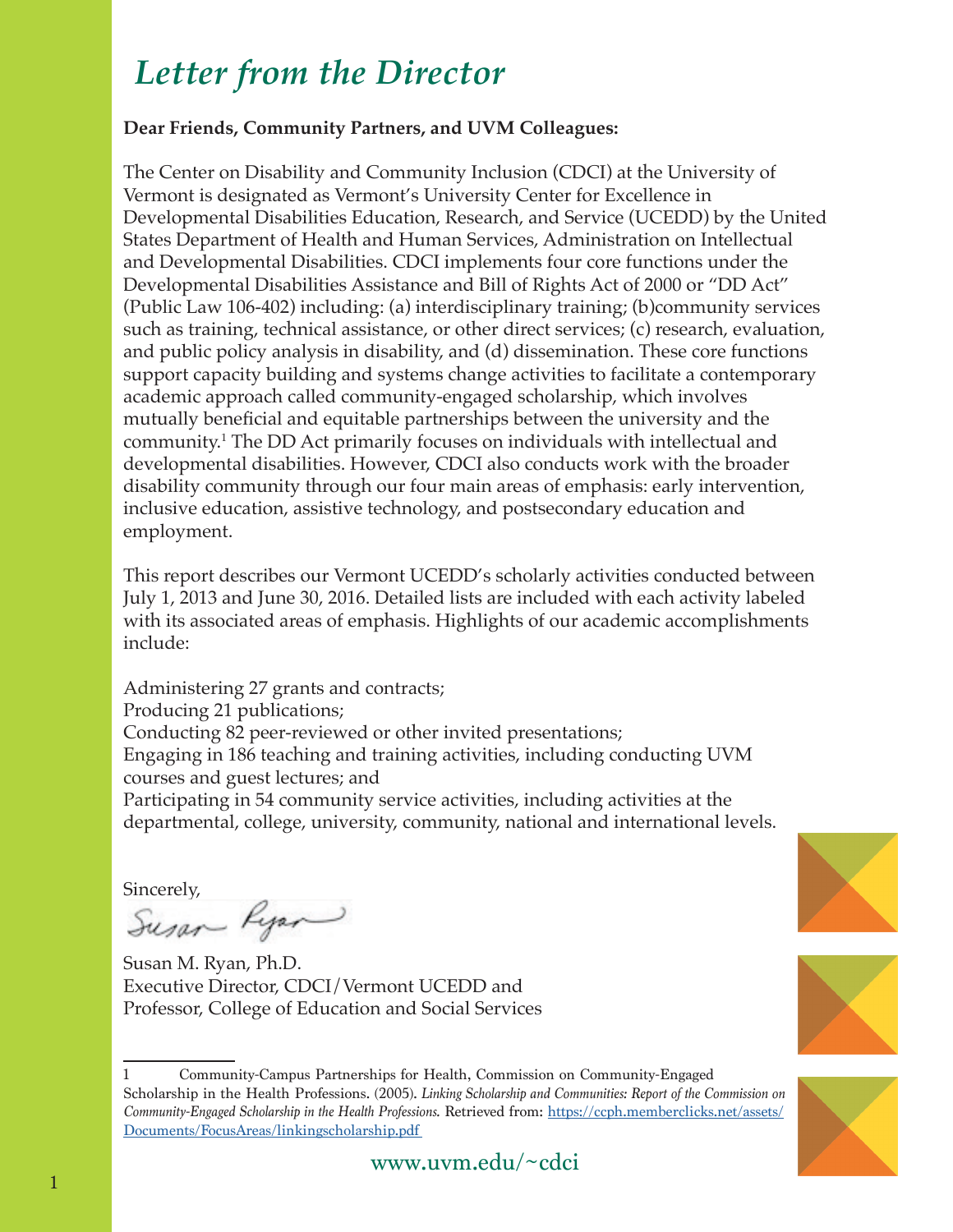# **Vermont's Developmental Disability Network**

The Vermont Developmental Disabilities Network is authorized by the Developmental Disabilities Assistance and Bill of Rights Act of 2000 (http:// www.acl.gov/Programs/AIDD/DDA\_BOR\_ACT\_2000/p2\_tI\_subtitleA.aspx). Each state in the United States and its territories has a Developmental Disabilities Network made up of the state's University Center on Excellence in Developmental Disabilities, its Developmental Disabilities Council, and its Protection and Advocacy Agency.

In Vermont the Developmental Disabilities Network is comprised of the Center on Disability and Community Inclusion, the Vermont Developmental Disabilities Council, and Disability Rights Vermont. The Center on Disability and Community Inclusion works closely with our other partners to fulfill the statutory mandate of the Developmental Disabilities Assistance and Bill of Rights Act which is to provide: (a) state leadership, including research, interdisciplinary training, technical assistance and community service, (b) advocacy, and (c) legal protection on behalf of citizens with developmental disabilities. This Developmental Disabilities Network is also referred to as the "three sisters" or the "three-legged stool."



www.uvm.edu/~cdci

2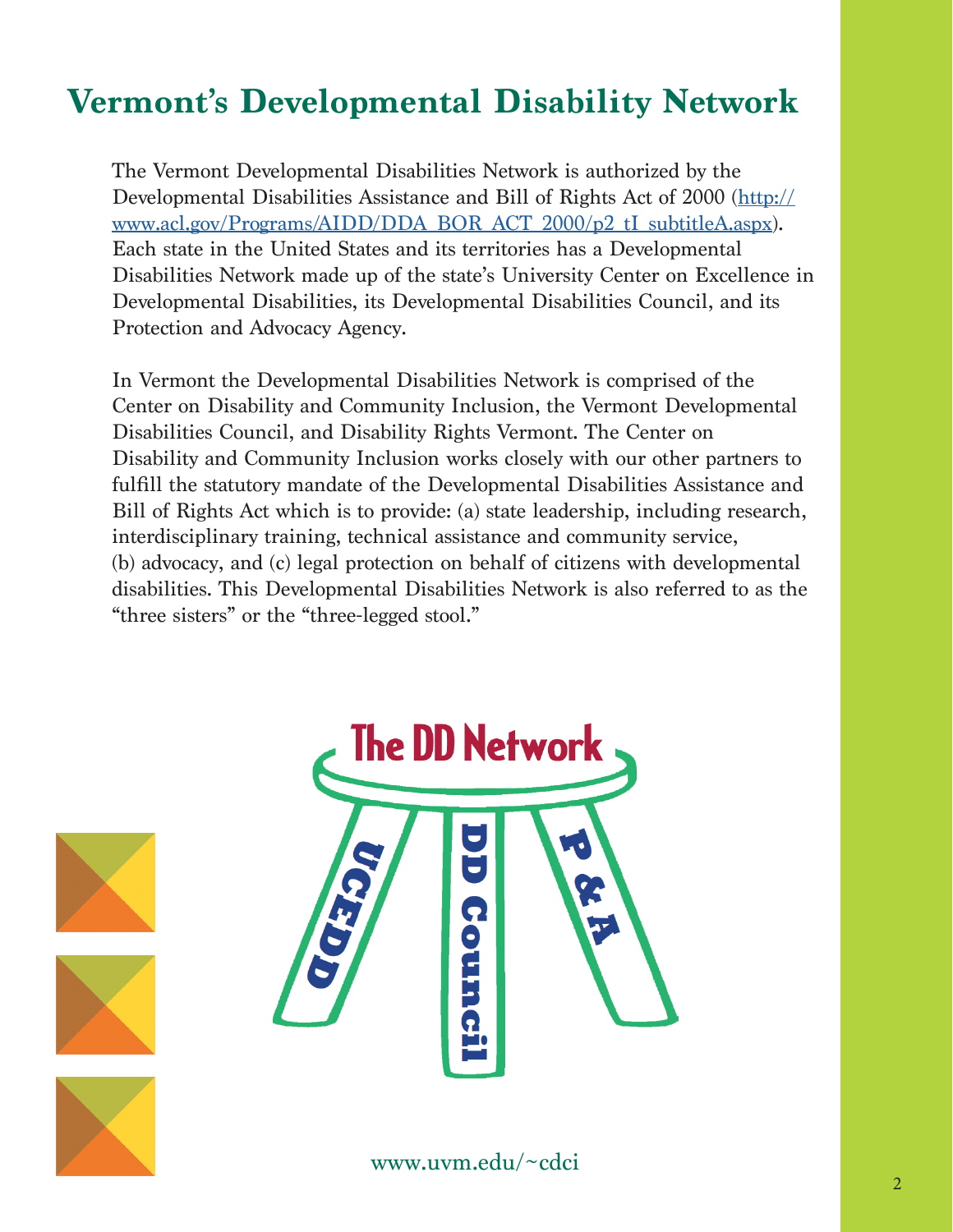### **Making a Difference: The Impact of CDCI**

This year marks the 42nd year that the Center on Disabilities and Community Inclusion has been in existence. Established at the University of Vermont in 1974 as Vermont's University Center on Excellence in Developmental Disabilities, CDCI carries out the federal mandate of the Developmental Disabilities Assistance and Bill of Rights Act to provide state leadership in the area of research, interdisciplinary training, technical assistance, community service, and dissemination on behalf of citizens with developmental disabilities. In addition to fulfilling these federal requirements, the Center on Disability and Community Inclusion also fulfills the University of Vermont's social justice and land grant missions.

With a yearly budget of approximately \$4 million, CDCI has leveraged close to \$172,000,000 since 1974 through state and federal funds to support our mission of improving the lives of Vermont children, youth, and adults with developmental disabilities and their families through conducting research, providing training and technical assistance, and community service. A few highlights of the way in which CDCI fulfills the social justice and land grant missions of the University of Vermont are listed below:

**Building Effective Strategies for Teaching Students with Behavioral Challenges (BEST) and Positive Behavioral Intervention Strategies (PBIS)** provides technical assistance and inservice training to educators and educational teams in an effort to support Vermont students with challenging behaviors.

**Vermont Interdisciplinary Team (VT I-Team)** provides training and technical assistance in schools to educators and educational teams aimed at improving educational outcomes for Vermont students with low incidence disabilities including such disabilities as autism spectrum disorders, severe disabilities, and deaf blindness.

**Children's Integrated Services-Early Intervention (CIS-EI)** provides support in every region of the state to child care centers and preschools related to the needs of infants and toddlers with disabilities and their families.







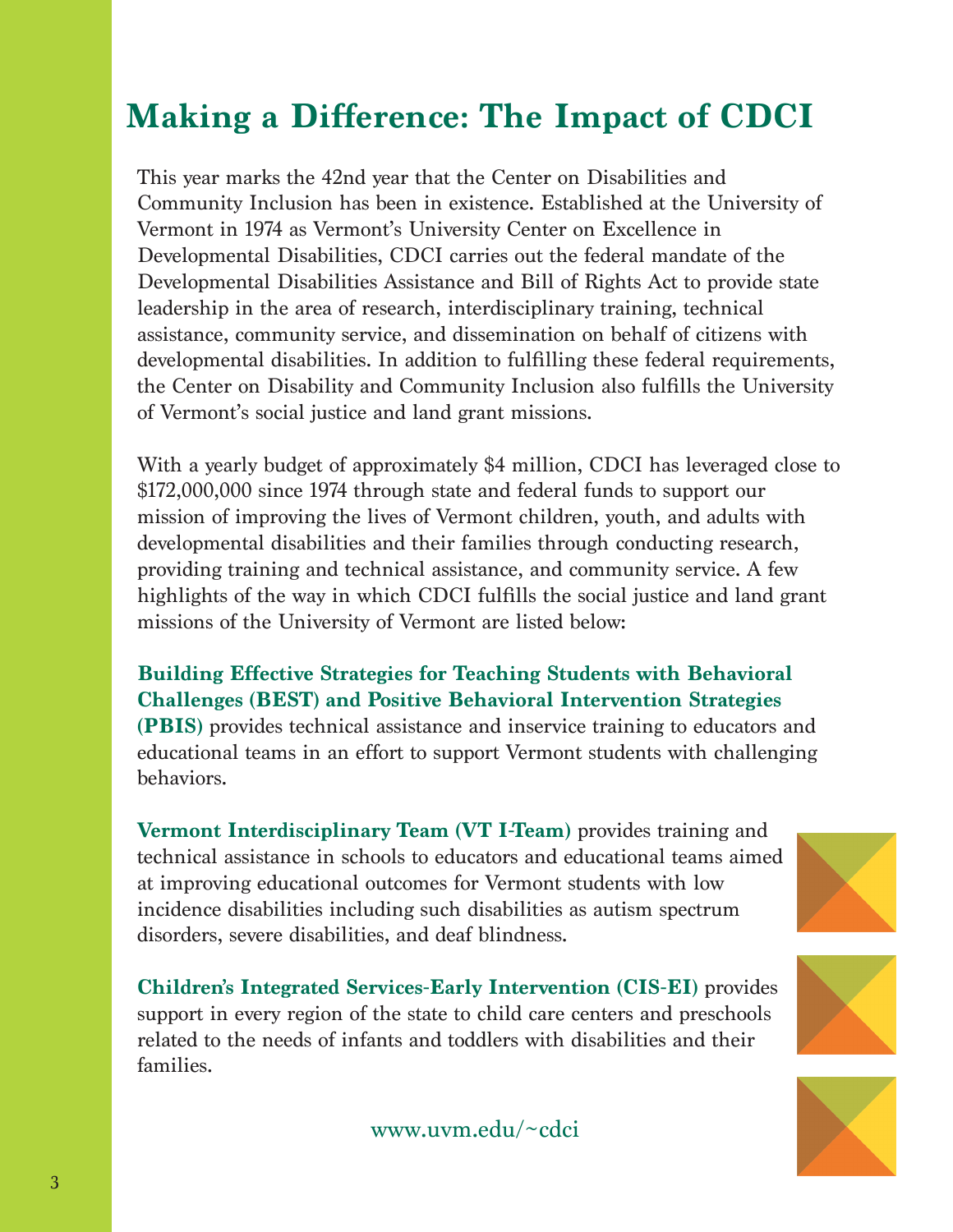### **Grants and Projects: FY 2016**

Edelman, S. Principal Investigator. Vermont Sensory Access Project, funded by Department of Education, Office of Special Education Programs and New York State subaward.

Giangreco, Project Coordinator. Project EVOLVE Plus

Lisi-Baker, D. Project Coordinator. Certificate of Graduate Studies in the Interdisciplinary Study of Disability Program, University of Vermont.

McIntyre, D. Project Coordinator. Assistive Technology Vocational Rehabilitation Specialist, funded by Vermont Vocational Rehabilitation.

McIntyre, D. Project Coordinator. CDCI Assistive Technology Tryout Center, funded by Vermont Department of Disabilities, Aging, and Independent Living.

McIntyre, D. Project Coordinator. Continence Project, funded by Vermont Department of Health.

McIntyre, D. Project Coordinator. Vermont I-Team for Intensive Special Education, funded by Vermont Agency of Education.



McIntyre, D. Project Coordinator. Youth Assistive Technology Coach, funded by Vermont Vocational Rehabilitation.



Ryan, S. Principal Investigator. CDCI Core Program, funded by Federal Department of Health and Human Services, Administration on Intellectual and Developmental

Ryan, S. Principal Investigator &

Dague, B. Project Coordinator. TPSID – Think College Vermont.

Ryan, S. Principal Investigator & Holland, M. Project Coordinator. Nutrition Project, funded by Vermont Department of Health.

Ryan, S. Principal Investigator & Hurley, J. Principal Investigator. Vermont Early Intervention/Early Childhood Special Education Undergraduate Program, funded by Department of Education, Office of Special Education Programs.

Ryan, S. Principal Investigator & Ross-Allen, J., Project Coordinator. Children's Integrated Services – Early Intervention, funded by Vermont Department of Health.

Ryan, S. Principal Investigator & Schoenberg, S. Project Coordinator. Building Effective Strategies for Teaching Students with Behavioral Challenges, funded by Vermont Agency of Education

Ryan, S. Project Director & Nevers, M. Project Coordinator. TRIPSCY: Training and Resources for Interdisciplinary Professionals Serving Children and Youth

Suter, J. Principal Investigator. Efficacy of RENEW, funded by Department of Health and Human Services and the Department of Education, Institute of Education Sciences.

#### **Vermont Child Health Improvement Program and Medicaid Funded Projects:**

Ryan, S. Project Director & Nelson, E. Project Coordinator. Vermont I-Team Early Intervention Project.

Ryan, S. Project Director. Fetal Alcohol Spectrum Disorders Project.

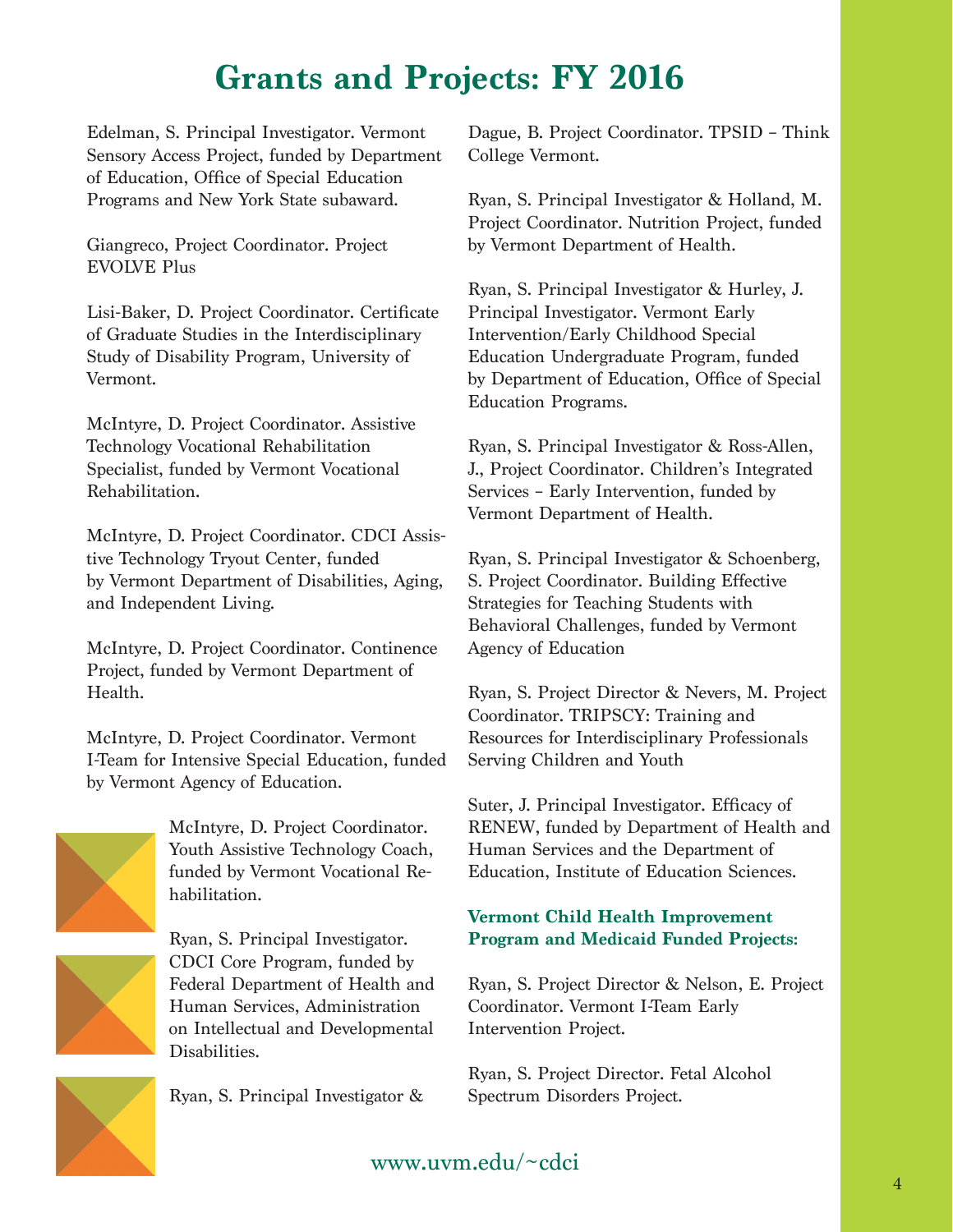### **Publications**

#### **Peer-Reviewed Articles (16)**

Doyle, M. B. & **Giangreco, M. F.** (2013). Guiding principles for including high school students with intellectual disabilities in general education classes. *American Secondary Education, 42*(1), 57-72.

**Giangreco, M. F.** (2013). Teacher assistant supports in inclusive schools: Research, practices and alternatives. *Australasian Journal of Special Education, 37*(2), 93-106.

**Giangreco, M. F.** & Doyle, M. B. (2015). Italy presses forward in educating students with learning disabilities. *Phi Delta Kappan, 97*(3), 23-28.

**Giangreco, M. F. & Suter, J. C.** (2015). Precarious or purposeful? Proactively building inclusive special education service delivery on solid ground. Inclusion: *The e-Journal of the American Association on Intellectual and Developmental Disabilities, 3*(3), 112-131.

**Giangreco, M. F., Suter, J. C.,** & Hurley, S. M. (2013). Revisiting personnel utilization in inclusion-oriented schools. *Journal of Special Education, 47*, 121-132.

Hagner, D., **Dague, B.**, Phillips, K. (2014). Implementation of an Employment Consultation Model of Job Support Following Online Training. *Journal of rehabilitation, 80*(4), 19-27.

Hagner, D., **Dague, B.,** Phillips, K. (2014). Including Employees With Disabilities in Workplace Cultures: Strategies and Barriers. *Rehabilitation Counseling Bulletin, 58*(4).

**Hoza, B.**, McQuade, J. D., Murray-Close, D., Shoulberg, E., Molina, B. S. G., Arnold, L. E., Swanson, J., & Hechtman, L. (2013). Does

childhood positive self-perceptual bias mediate adolescent risky behavior in youth from the MTA study? *Journal of Consulting and Clinical Psychology, 81*, 846-858.

**Hoza, B**., Smith, A.L., Shoulberg, E.K., Linnea, K.S., Dorsch, T.E., Blazo, J.A., Alerding, C.M., & McCabe, G.P. (2014). A randomized trial examining the effects of aerobic physical activity on attention-deficit/ hyperactivity disorder symptoms in young children. *Journal of Abnormal Child Psychology, 43*(4), 655-67.

**Nauheimer, J.M., Ryan, S.M., Peebles, S.M.** (2015). A Day in the Life: Technology for High School Students with Intellectual or Developmental Disabilities Dually Enrolled in Postsecondary Education. *Think College Insight Brief, 27*. Boston, MA: University of Massachusetts Boston, Institute for Community Inclusion.

**Potvin, M.C.**, Snider, L., Prelock, P.A., Kehayia, E., Wood-Dauphine, S. (2013). Children's Assessment of Participation and Enjoyment/Preference for Activities of Children: Psychometric Properties in a Population with High-Functioning Autism. *American Journal of Occupational Therapy, 67*, 209-217.

**Potvin, M.C.,** Snider, L., Prelock, P. A., Kehayia, E. & Wood-Dauphinee, S. (2015). Health-related quality of life in children with high functioning autism. Autism. *International Journal of Research and Practice, 19*(1), 14-19.

**Ryan, S.M.** (2014). An inclusive rural postsecondary education program for students with intellectual disabilities. *Rural Special Education Quarterly, 33*(2), 18-28.





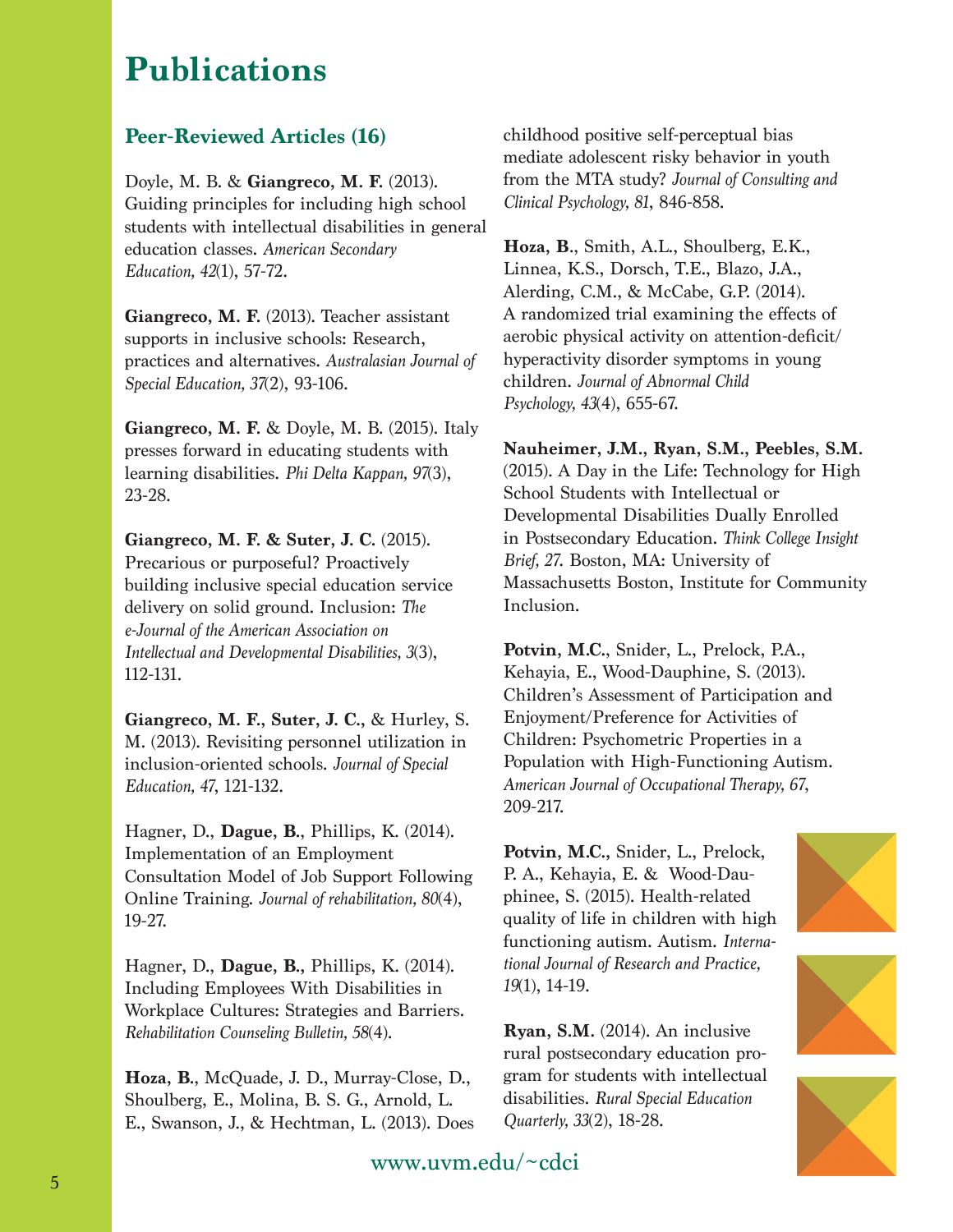# **Publications (continued)**

**Ryan, S.M.**, Leibowitz, G.S., **Nauheimer, J.**, & Mackie, P.F.E. (2014). Differences between Children and Youth with Fetal Alcohol Spectrum Disorders and Attention Deficit Hyperactivity Disorders: Implications for Prevention, Assessment and Treatment in Rural Social Work. *Contemporary Rural Social Work, 6*, 40-57.

**Ryan, S.M**., **Yuan, S.J.**, Karambelas, A.M., Lampugnale, L.E., Parrott, B.J., Sagar, C.E., & Terry,T.V. (2015). "We are researchers": Students with and without intellectual disabilities research the university experience in a participatory action research course. *Canadian Journal of Action Research, 16*(2), 70-82.

Schroeter, M.K., **Strolin-Goltzman, J., Suter, J.,** Werrbach, M., **Hayden-West, K.,** Wilkins, S., Gagnon, M. & **Rock, J.** (2015) Foster Youth Perceptions on Educational Well-Being. Families in Society. *Journal of Contemporary Social Services, 96*(4), 227-233.

#### **Book Chapters (5)**

**Giangreco, M. F.** (2015). Crisscrossing from the classroom to cartoons: Social science satire. In C. Gerstl-Pepin & C. Reyes (Eds.), *Reimagining the public intellectual in education: Making scholarship matter* (pp. 3-15). New York: Peter Lang.



**Giangreco, M. F.,** Dymond, S. K., & Shogren, K. A. (2016). Educating students with severe disabilities: Foundational concepts and practices. In F. Brown, J. McDonnell, & M. E. Snell (Eds.), *Instruction of students with severe disabilities* (8th ed., pp. 1-26). Upper Saddle River, NJ: Pearson Education/Prentice-Hall.

Hagner, D., **Dague, B.,** & Philips, K. (2015). Supporting inclusion in workplace cultures. In O'Hearn, L. (Ed.) *Way leads on to way: Paths to employment of people with intellectual and developmental disabilities*. Washington, DC: American Association on Intellectual and Developmental Disabilities.

**Potvin, M.C.,** Prelock, P.A., Snider, L., Beaudoin Savard, L. (2014). Promoting recreational engagement in children with autism spectrum disorders. In F. R. Volkmar (Ed.), *Handbook of Autism & Pervasive Developmental Disorders, (*4th ed., pp.871-886). Hoboken, NJ: John Wiley & Sons.

Shepherd, K. G., **Giangreco, M. F.,** & Cook, B. G. (2013). Parent participation in assessment and in the development of individualized education programs. In B. G. Cook & M. Tankersley (Eds.), *Research-based practices in special education* (pp. 260-272). Upper Saddle River, NJ: Pearson Education.

*"Education is not preparation for life; education is life itself."* --John Dewey

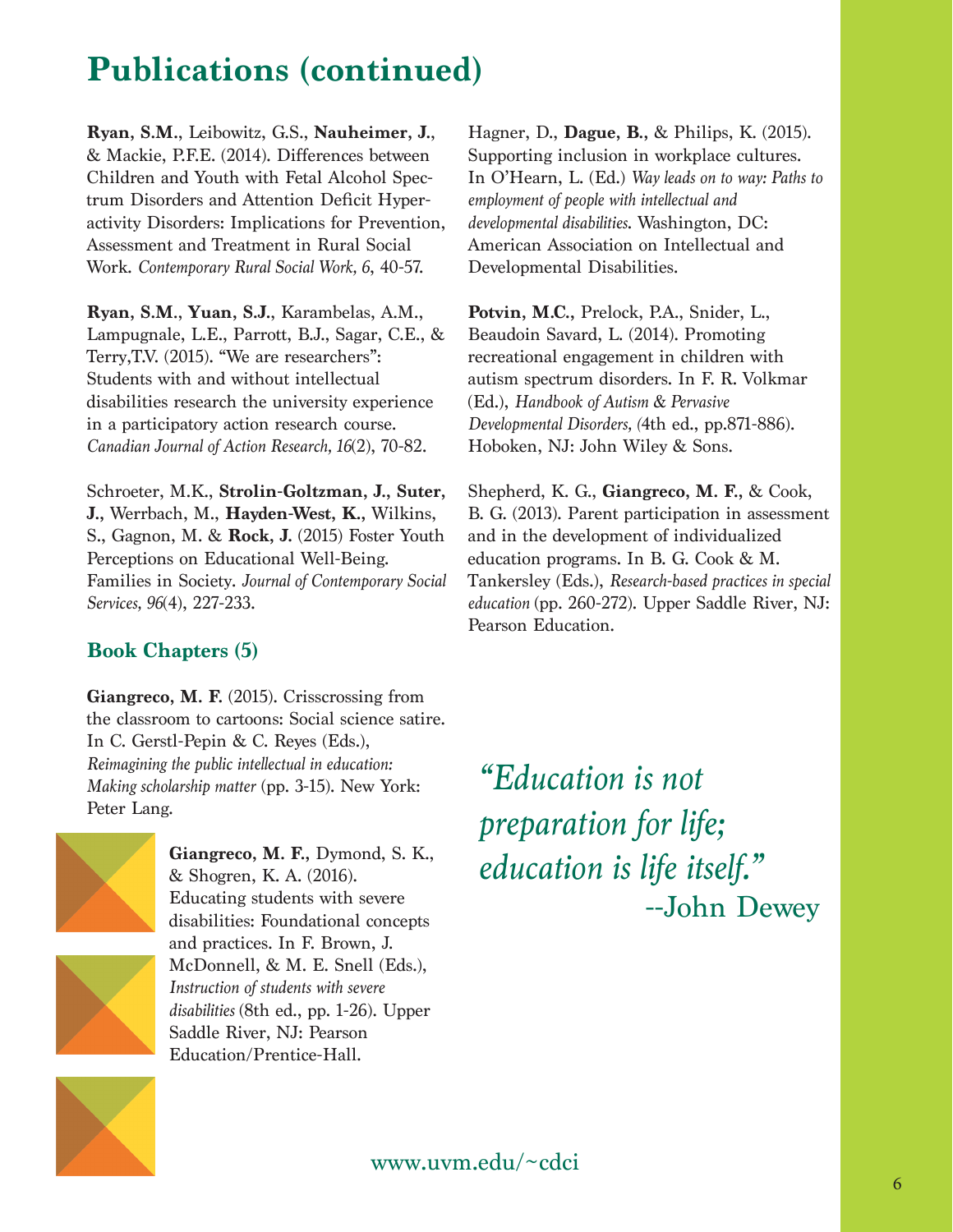Dague, B. (2013). A time for change: Sheltered workshop conversion. Presented at the 7th National Organizational Change Forum, Burlington, VT.

Dague, B. (2013). A time for change: Vermont's conversion from sheltered workshops to community employment. Presented at Pennsylvania Disability Employment & Empowerment Summit, Harrisburg, PA.

Dague, B. (2014). Learning from change. Presented at Ohio Department of Developmental Disabilities Strategic Planning Summit, Columbus, OH.

Dague, B. (2014). Moving from sheltered workshops to community employment and life: Lessions learned from individuals and their families/caregivers. Keynote presented at Working Together: Changing Employment Experiences for People with Disabilities, Mason, OH.

Dague, B. (2014). Sheltered workshop conversion. Presented at New York State APSE Supported Employment Training Institute, Lake Placid, NY.

Dague, B. (2014). Think College Vermont: Inclusive education and employment in the green mountain state. Presented at the State of the Art Conference on Postsecondary Education and Individuals with Intellectual Disabilities, Fairfax, VA.

Dague, B. (2015). Moving from sheltered workshops to community employment and life: Lessons learned from individuals and their families & caregivers. Presented at Georgia Association of Community Service Board 18th Annual Educational Exchange, Atlanta, GA.

Dague, B. (2015). Sheltered workshop conversion to community employment. Presented at the 8th National Organizational Change Forum, Burlington, VT.

Dague, B. & Beasecker, M. (2015). Project transformation: Systems change from facility-based services to integrated employment. Presented at the National APSE Conference, Philadelphia, PA.

Dague, B., & Hallquist, K. (2013). TPSID program overview poster. Presented at the CESS Symposium, Burlington, VT.

Dague, B., & Hallquist, K. (2013). TPSID program overview. Presented at the Opening Doors Conference, Burlington, VT.

Dague, B., & Hallquist, K. (2013). TPSID program overview. Presented at the Vermont Family Network Annual Conference, Burlington, VT.

Dague, B., & Sotnick, P. (2015). Engaging students in service and work. Presented at the Think College Building Capacity Institute, Boston, MA.

Ermolovich, L. (2013). CDCI Assistive Technology Tryout Center public awareness. Presented at the 25th Vermont Brain Injury Conference, South Burlington, VT.

Ermolovich, L. (2013). CDCI Assistive

Technology Tryout Center public awareness. Presented at the Society for Human Resource Management Vermont State Conference, South Burlington, VT.





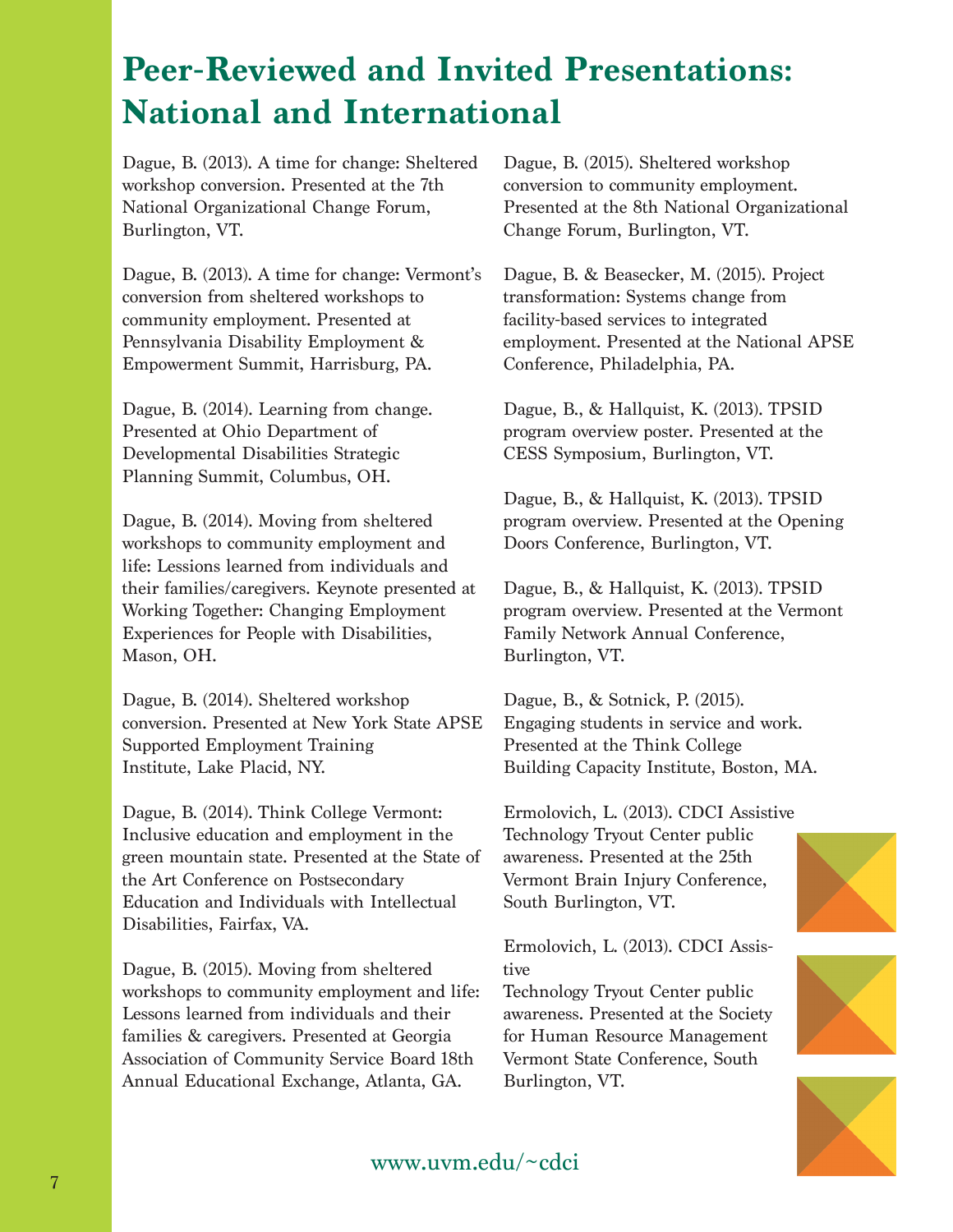Ermolovich, L. (2013). CDCI Assistive Technology Tryout Center public awareness. Presented at the Vermont Council of Special Education Administrators Conference, South Burlington, VT.

Ermolovich, L. (2014). CDCI Assistive Technology Tryout Center public awareness. Presented at the Vermont Family Network Annual Conference, Burlington, VT.

Ermolovich, L. (2014). CDCI Assistive Technology Tryout Center public awareness. Presented at the Vermont I-Team Staff Meeting, Burlington, VT.

Ermolovich, L. (2014). CDCI Assistive Technology Tryout Center public awareness. Presented at the VocRehab VT Workers Conference, South Burlington, VT.

Ermolovich, L. (2015). CDCI Assistive Technology Tryout Center Burlington awareness. Presented at Opening Doors to College and Careers Conference, Burlington, VT.

Ermolovich, L. (2015). CDCI Assistive Technology Tryout Center Burlington awareness. Presented at TBI Conference, South Burlington, VT.



Ermolovich, L. (2015). CDCI Assistive Technology Tryout Center. Presented at the Public Awareness Post-Stroke Support Group, Burlington, VT.

Ermolovich, L. (2015). CDCI AT Tryout Center Burlington public awareness. Presented at Addison County Transition Fair. Addison, VT.

Ermolovich, L. (2015). CDCI AT Tryout Center Burlington public awareness. Presented at the Vermont Family Network Annual Conference, Burlington, VT.

Ermolovich, L. (2016). CDCI Assistive Technology Tryout Center Burlington public awareness. Presented at the TBI Conference, Burlington, VT.

Flippo, K., & Dague, B., (2015). Leadership for the future: Building your organization for the future. Presented at the National APSE Conference, Philadelphia, PA.

Fulcher, A. (2015). VT I-Team and AT Project overview. Presented at the Atomic Learning Conference, Orlando, FL.

Giangreco, M. (2013). Cartoons, critical issues, and research: Absurdities and realities of special education. Presented at University of Vermont Scholars Lecture Series, Burlington, VT.

Giangreco, M. (2013). Constructively responding to requests for paraprofessionals & roles of educational team members. Presented via video conference at Tasmania Department of Education, Tasmania, AU.

Giangreco, M. (2013). Constructively responding to requests for paraprofessionals: we keep asking the wrong questions. Presented at Tasmania Department of Education, Tasmania, AU.

Giangreco, M. (2013). Inclusive education for students with disabilities: Lessons learned. Presented at the Association of Independent Schools of New South Wales Special Education Conference, New South Wales, AU.

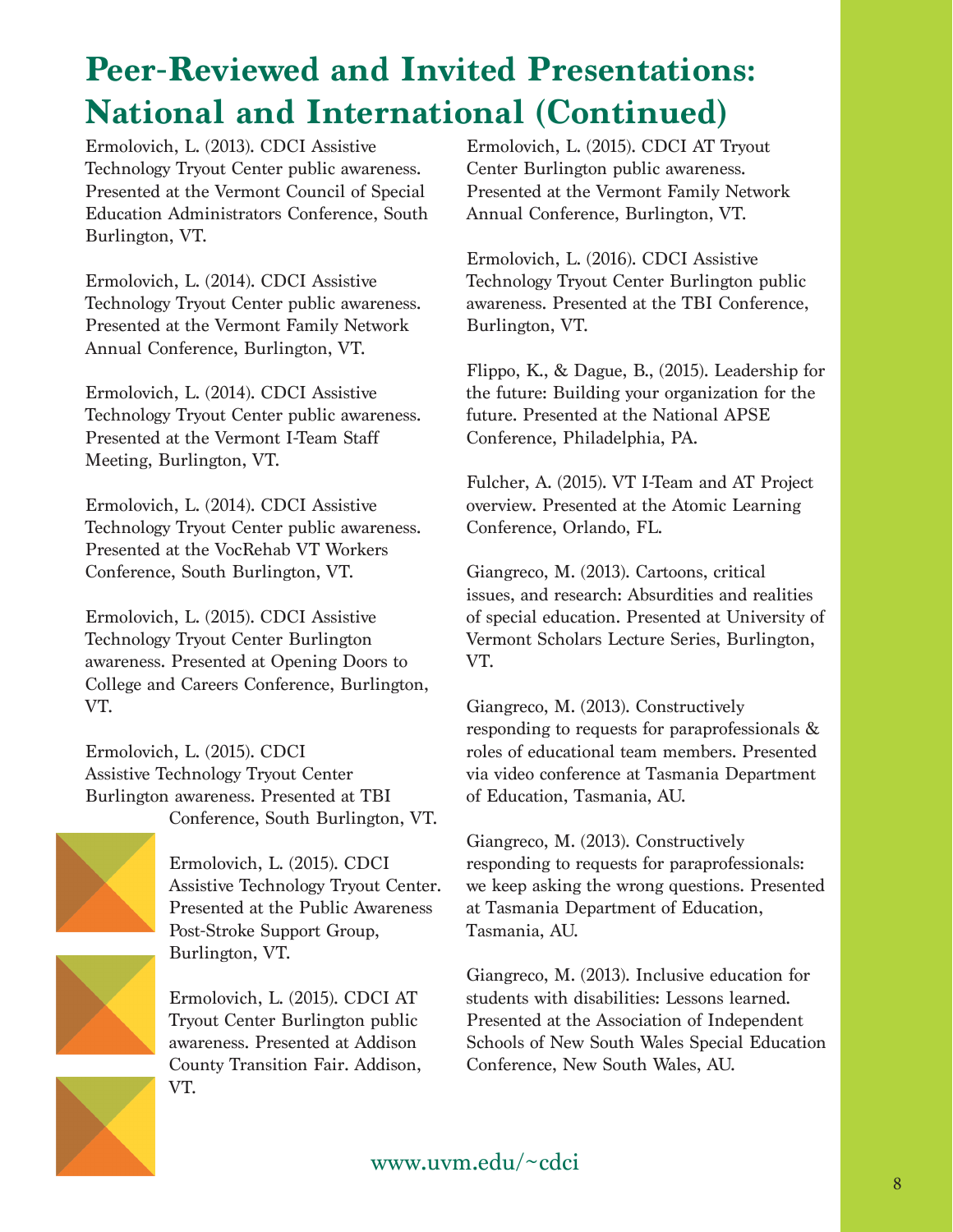Giangreco, M. (2014). Inclusive education foundations & team member roles. Presented at Blue Valley School District, Overland Park, KS.

Giangreco, M. (2014). Moving toward inclusive education keynote. Presented at Under One Umbrella conference, Victoria, AU.

Giangreco, M. (2014). Paraprofessional supports in inclusive schools: Research, practices and alternatives. Presented at the Australian Association of Special Educators Conference, New South Wales, AU.

Giangreco, M. (2014). Paraprofessional supports in inclusive schools: Research, practices and alternatives. Presented at the Maryland Professional Learning Institute, Towson, MD.

Giangreco, M. (2014). Paraprofessional supports in inclusive schools: Research, practices and alternatives. Presented at the New Hampshire Professional Learning Summer Institute, Keene, NH.

Giangreco, M. (2014). Paraprofessional supports in inclusive schools: Research, practices and alternatives. Presented at the Vermont Professional Learning Institute, Castleton, VT.

Giangreco, M. (2014). Revisiting related services decision-making in inclusion-oriented schools. Presented at the TASH Conference, Washington, DC.

Giangreco, M. (2014). Schoolwide inclusive service delivery: Conceptual and programmatic shifts. Presented at the Australian Association of Special Educators Conference, Tasmania, AU.

Giangreco, M. (2015). Alternatives to overreliance on paraprofessionals and constructively responding to requests for paraprofessionals. Presented at Puget Sound Educational Services District, Puget Sound, WA.

Giangreco, M. (2015). Inclusive education, roles of team members, and teacher engagement. Presented at Puget Sound Educational Services District, Puget Sound, WA.

Giangreco, M. (2015). Paraprofessional supports in inclusive schools: Research, practices and alternatives. Presented at Puget Sound Educational Services District, Puget Sound, WA.

Giangreco, M. (2015). Paraprofessional supports in inclusive schools: Research, practices and alternatives. Presented at the Olathe Public Schools Summer Conference, Olathe, KS.

Giangreco, M. (2015). Proactively building inclusive education service delivery models and staffing. Presented at the BEST Summer Institute, Killington, VT.

Giangreco, M. (2015). Special education funding and inclusive service delivery in Vermont. Presented at the Special Education Funding and Inclusive Service Delivery in Vermont, Barre, VT.

Giangreco, M. (2015). Special education funding and inclusive service delivery in Vermont. Presented at the Vermont State House, Montpelier, VT.





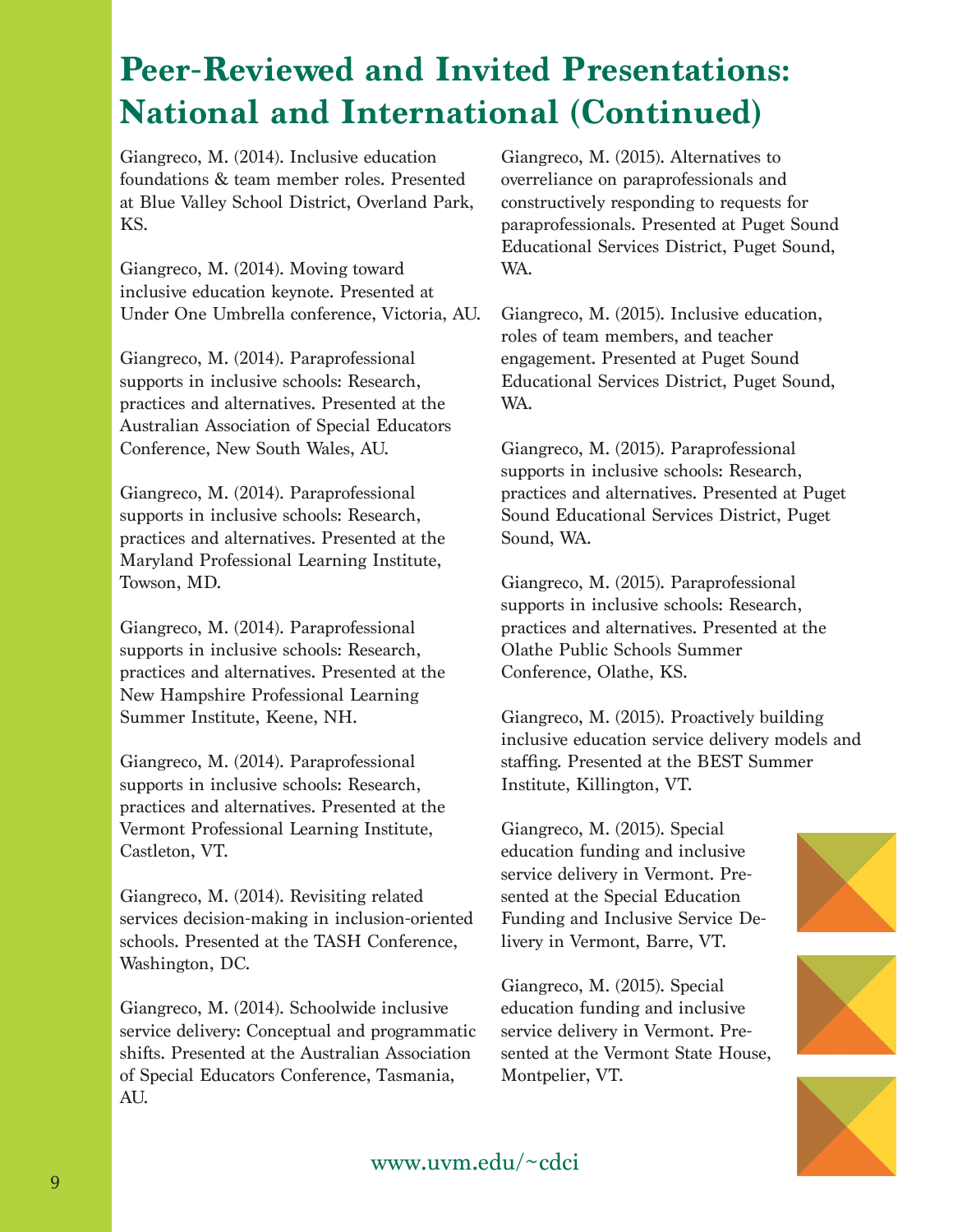Hallquist, K. (2013). TPSID tech tools APPlied. Presented at Voices and Choices Conference, South Burlington, VT.

Hallquist, K., & Dague, B. (2013). TPSID program overview. Presented at the GMSA Voices and Choices Conference, South Burlington, VT.

Lynch, L., & Kraus, A. (2014) I-Team overview. Presented at the UVM Work Study Fair, Burlington, VT.

McIntyre, D. (2014). Vermont I-Team overview. Presented at the ACCESS Conference, VT.

McIntyre, D. (2015). VT I-Team overview. Presented at the DD Council Meeting, VT.

McIntyre, D. (2015). VT I-Team overview. Presented at the VCSEA Conference, South Burlington, VT.

McIntyre, D. (2015). VT I-Team overview. Presented at the VCSEA November Conference, Randolph, VT.

McIntyre, D., & Donaghey, B. (2014). I-Team, VSAP, & AT overview. Presented at the Vermont Assistive Technology Program, Montpelier, VT.



McIntyre, D., & Edelman, S. (2014). I-Team overview. Presented at Hardwick School District, Hardwick, VT.

McIntyre, D., Lynch, L., & Donaghey, B. (2014). I-Team overview. Presented at Vermont Council for Special Education Administrators Conference, VT.

McIntyre, D., Lynch, L., & Donaghey, B. (2014). I-Team overview. Presented at Power Mobility Conference, VT.

McIntyre, D., Lynch, L., & Donaghey, B. (2014). I-Team overview. Presented at the Echo Center, Burlington, VT.

McIntyre, D.; Lynch, L.; & Donaghey, B. (2013). I-Team and VCSEA common core. Presented at the Vermont Council of Special Education Administrators Conference, South Burlington, VT.

McIntyre, D.; Lynch, L.; & Donaghey, B. (2013). I-Team overview presentation of TA and training for intensive special education. Presented at Power Mobility Conference, VT.

McIntyre, D.; Lynch, L.; & Donaghey, B. (2013). I-Team overview presentation of TA and training for intensive special education. Presented at the Vermont Council of Special Education Administrators Conference, South Burlington, VT.

McIntyre, D.; Lynch, L.; & Donaghey, B. (2013). I-Team overview presentation of TA and training for intensive special education. Presented at the Vermont Council of Special Education Administrators School Climate Conference, South Burlington, VT.

Nelson, E. (2014). An introduction to cortical visual impairment. Presented at New York Deaf-Blind Collaborative, New York, NY.

Nelson, E. (2014). Phase three cortical visual impairment. Presented at New York Deaf-Blind Collaborative, New York, NY.

Nelson, E. (2015). An introduction to cortical visual impairment and deafblindness. Presented at the Visiting Nurses Association, Burlington, VT.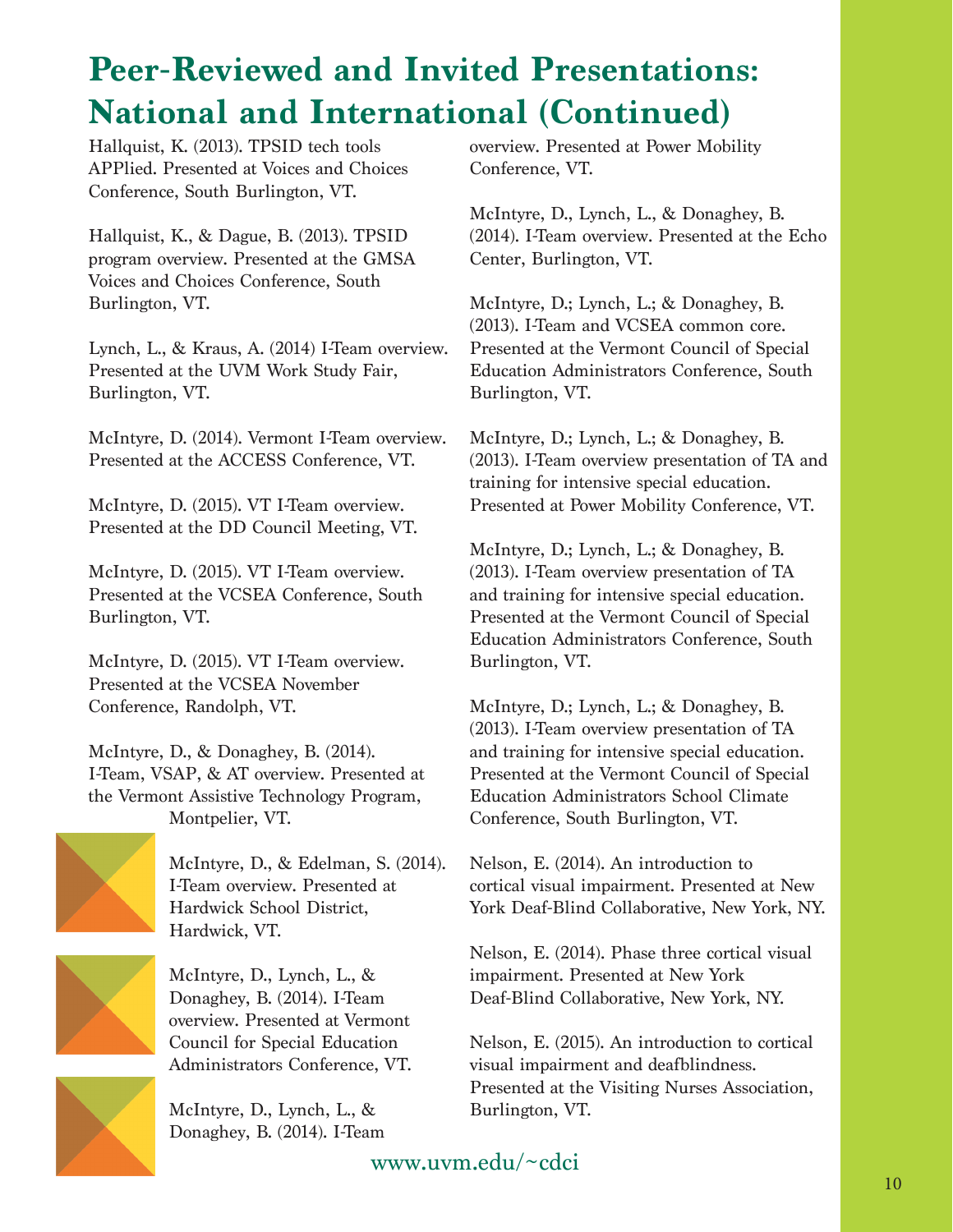Nelson, E. (2016). A different kind of trauma: The impact of complex medical and developmental needs on children and their families. Presented at Vermont Children's Integrated Services Summer Institute, Fairlee, VT.

Nelson, E. (2016). Interventions for children with combined vision and hearing loss. Presented at Pennsylvania Part C Provider Training, PA.

Nelson, E. (2016). The development of a screening tool to detect infants with cortical visual impairment. Presented at New England Neonatal Follow Up Clinic, NH.

Nelson, E., & Edelman, S. (2014). Making sense of the world with limited senses: Addressing cortical visual impairment and deafblindness in early intervention. Presented at Vermont Children's Integrated Services Summer Institute, Fairlee, VT.

Peebles, S., & Ryan S. (2015). Life histories: Stories from youth with ID/DD. Presented at CESS Symposium, Burlington, VT.

Rieske, R. (2015). FAS and FASD 101. Presented at the Vermont Department of Health, Brattleboro, VT.

Ryan, S. (2013). FASD and the courts. Presented at the Costello Courthouse, Burlington, VT.

Ryan, S. (2013). Postsecondary education outcomes for students with intellectual disabilities. Presented at the International Association for the Scientific Study of Intellectual Disabilities, Tokyo, JPN

Ryan, S. (2014). Basics of FASD and implications for Vermont. Presented at Vermont Child Health Improvement

Program, Burlington, VT.

Ryan, S. (2014). Postsecondary education: Does it lead to employment. Presented at the International Association for the Scientific Study of Disability, Vienna, AUT.

Ryan, S. (2014). What EI need to know about FASD. Presented at Children's Integrated Services, Early Intervention Conference, Lake Morey, VT.

Ryan, S. (2015). Developing postsecondary programs for students with ID/DD. Presented at the Building Capacity Institute, Boston, MA.

Ryan, S. (2015). Webinar: Think College PAR. Presented to Think College National, Online.

Ryan, S., & Parrott, B. (2015). Webinar: Think College Vermont: Participatory action research. Presented to Think College National, Online.

Schoenberg, S., Souliere, J., & Townshend, C. (2015). BEST workshop. Presented at the Northeast PBIS Forum, Mystic, CT.

Schoenberg, S., & Kramberg, K. (2015). Positive acknowledgement and youth success. Presented at BEST Summer Institute, Killington, VT.

Townshend, C., & Schoenberg, S. (2016). Linking professional learning to PBIS fidelity and sustainability. Presented at BEST Summer Institute, Killington, VT.





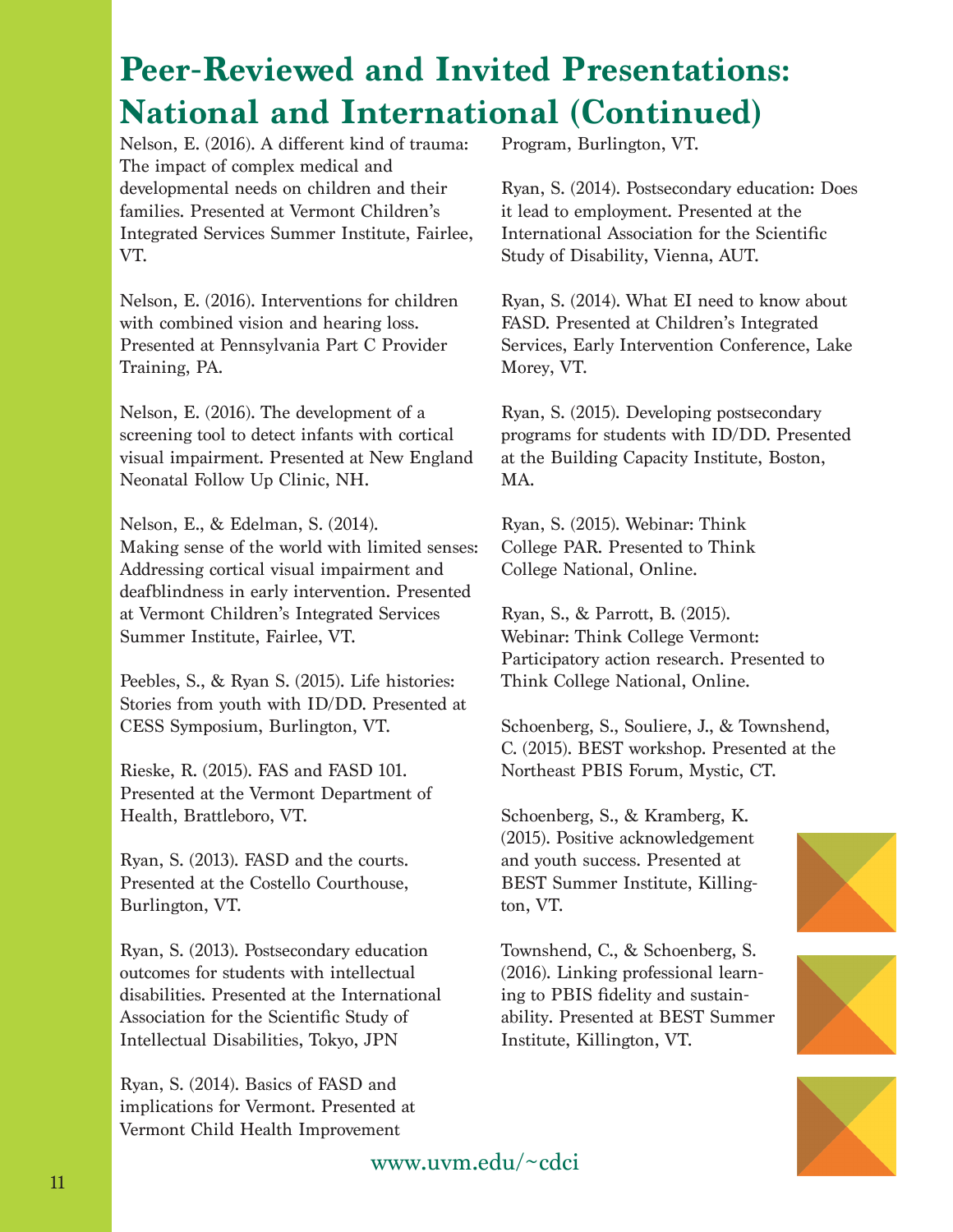### **Academic Teaching**

#### **UVM Courses (28)**

Fox, T. EDSP 200: Collaborative Consultation & Co-Teaching, Spring 2014.

Giangreco, M. EDSP 202: Students with Severe & Multiple Disabilities: Characteristics and Educational Interventions, Spring 2014.

Giangreco, M. EDSP 217: Behavior analysis in special education, Spring 2014.

Holland, M. NFS 295: Child Nutrition, Spring 2014.

Holland, M. NFS 295: Child Nutrition, Spring 2015.

Iverson, G. EDSP 216: Methods and Curriculum in Intensive Special Education, Spring 2014.

Iverson, G. EDSP 302: Characteristics of Individuals with Severe Disabilities, Spring 2014.

Hurley, J. ECSP 202 D2: Infants Toddlers and Preschoolers with Disabilities: Characteristics and Intervention, Fall 2014.



Hurley, J. ECSP 202 D2: Infants Toddlers and Preschoolers with Disabilities: Characteristics and Intervention, Fall 2015.

> Lisi-Baker, D. EDSP/CSD 274: Culture of Disability, Fall 2013.

Lisi-Baker, D. CSD/EDSP 274: Culture of Disabilities, Fall 2014.

Lisi-Baker, D. CSD/EDSP 274: Culture of Disabilities, Fall 2015. Lisi-Baker, D. EDSP/CSD 274: Culture of Disability, Spring 2014.

Lisi-Baker, D. CSD/EDSP 274: Culture of Disabilities, Spring 2015.

Lisi-Baker, D. CSD/EDSP 274: Culture of Disabilities, Spring 2016.

Potvin, M. CSD 361: Research Methods, Fall 2013.

Potvin, M. CSD 361: Research Methods, Fall 2014.

Potvin, M. CSD 363: Non-thesis Research, Spring 2014.

Potvin, M. CSD 363A: Non-thesis Research, Spring 2015.

Potvin, M. CSD 363G: Non-thesis Research, Summer 2014.

Potvin, M. EDSP 200: Technology for Living and Learning, Spring 2015.

Potvin, M., & Beatson, J. CSD 311: Interdisciplinary Seminar Neurodevelopmental Disabilities I, Fall 2013.

Potvin, M., & Prelock, P. CSD 299: Assessment and Intervention for Individuals with ASD, Spring 2014.

Potvin, M., & Prelock, P. CSD 299: Assessment and Interventions for Individuals with ASD, Spring 2015.

Potvin, M., & Seaver-Reid, M. E. CSD 312: Seminar in Neurodevelopmental Disabilities, Spring 2014.

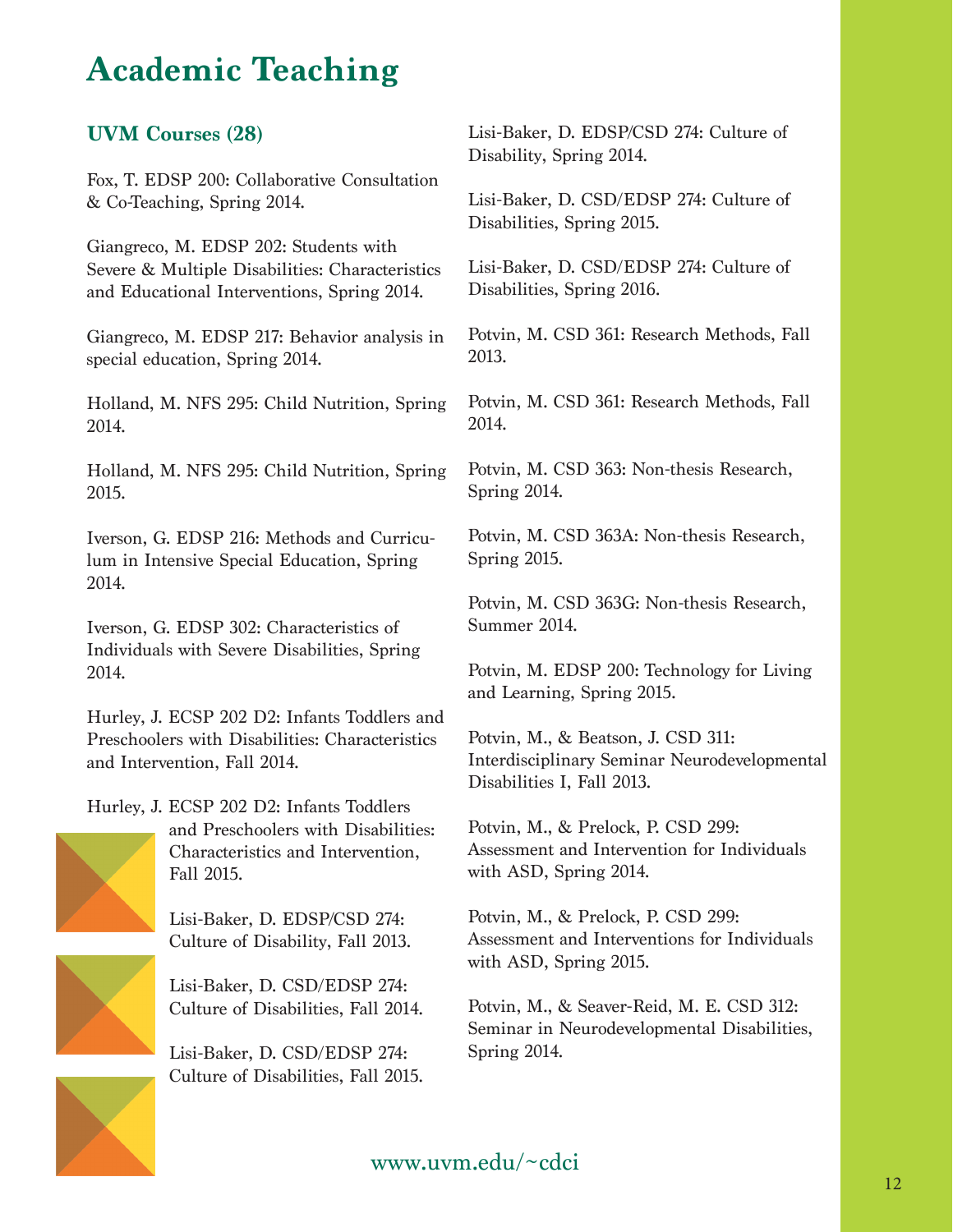### **Academic Teaching (Continued)**

Ryan, S. SWSS 197: Human Trafficking, Spring 2016.

Sullivan, M. ECSP 211/311: Assessment in Early Childhood Special Education, Spring 2014.

Suter, J. HDFS 195: Promoting Mental Health in Schools, Spring 2016.

Townshend, C. EDSP 295: BEST Institute, Summer 2013.

Townshend, C. EDSP 295: BEST Institute, Summer 2015.

#### **Guest Lectures (22)**

Dague, B. Employment and Transition. EDSP 005: Issues Affecting Persons with Disabilities, Spring 2014

Dague, B. Employment and Transition. EDSP 005: Issues Affecting Persons with Disabilities, Spring 2015

Giangreco, M. Paraprofessional Support in Inclusive Schools: Research, Practices, & Alternatives. Johnson State College, Spring 2014.

Lisi-Baker, D. Ethical and Policy Initiatives. CSD 211: Vermont LEND, Fall 2014.

Lisi-Baker, D. Implications for Clinical Practice and Policy: Aging and Disability. CSD 312: Seminar on Neurodevelopmental Disabilities, Spring 2015.

Lisi-Baker, D. Legislative Seminar: CSD 312: Vermont LEND, Spring 2015.

Nelson, E. Vermont Sensory Access Project. ECSP 210/310, Spring 2015.

Nelson, E. Vermont Sensory Access Project. ECSP 210/310, Spring 2016.

Nelson, E. Vermont Sensory Access Project. EDSP 202, Spring 2015.

Nelson, E. Vermont Sensory Access Project. EDSP 202, Spring 2016.

Potvin, M. Assistive Technology. EDSP 005: Issues Affecting Persons with Disabilities, Fall 2014.

Potvin, M. Assistive Technology. EDSP 005: Issues Affecting Persons with Disabilities, Spring 2015.

Potvin, M. Feeding and Nutrition in Children with Special Health Needs. EDSP 202, Fall 2014.

Ryan, S. FASD: Implications for Social Workers. Champlain College, Fall 2016.

Ryan, S. FASD: Implications for Social Workers. Champlain College, Spring 2016.

Ryan, S. FASD Introduction. SWSS 336: Addressing Substance Abuse, Fall 2013.

Schoenberg, S. Counseling Theory and Practice, EDLP 459: Mixed Method Research, Fall 2013.

Starble, A. Interdisciplinary AAC Process and Apps. CSD 295: Advanced Special Topics, Fall 2015.

Suter, J. Students with Emotional and Behavioral Challenges. EDSP 005: Issues Affecting Persons with Disabilities, Fall 2015.



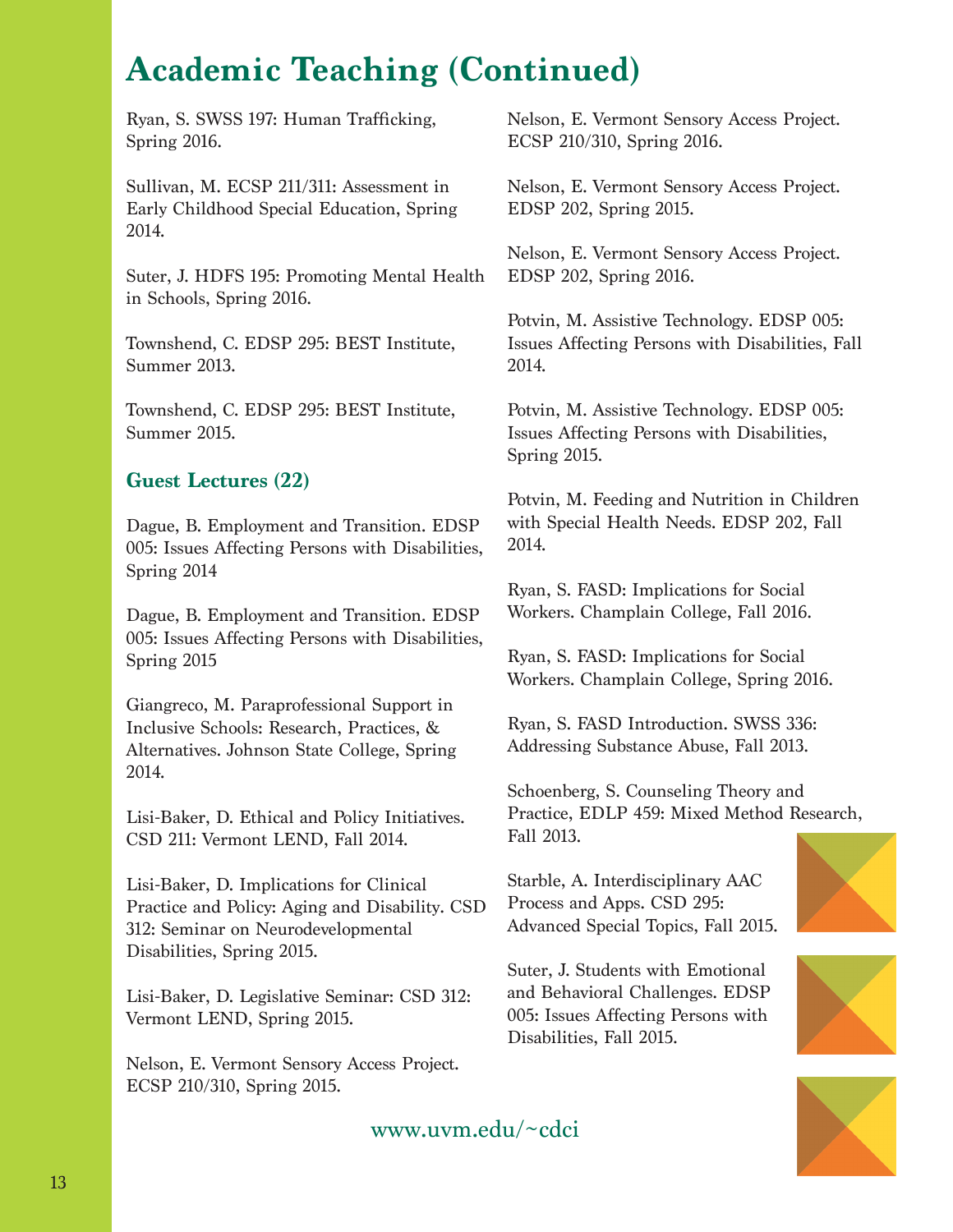# **Academic Teaching (Continued)**

Suter, J. Students with Emotional and Behavioral Disabilities. EDSP 005: Issues Affecting Persons with Disabilities, Fall 2014.

Suter, J. Students with Emotional and Behavioral Disabilities. EDSP 005: Issues Affecting Persons with Disabilities, Spring 2014.

Suter, J. Students with Emotional and Behavioral Disabilities. EDSP 005: Issues Affecting Persons with Disabilities, Spring 2015.

# **Interdisciplinary Trainings, Webinars, & Conferences (122)**

(June 20-23, 2016) BEST Summer Institute, Killington, VT.

(June 22-25, 2015) BEST Summer Institute, Killington, VT.

(June 23-26, 2014). BEST Summer Institute, Killington, VT.

Ermolovich, L. (April 4, 2014). CDCI Assistive Technology Tryout Center Training R&W Gold: Smart Pen. Training for CCV Staff, Hinesburg, VT.

Gillen, D. (January 21, 2014). Special Needs Estate Planning, Special Needs Trusts, Rutland, VT.



Gillen, D. (June 24, 2015). Insight into the Family Experience: Promoting Family Involvement in Schools, Killington, VT.



Gillen, D. (May 21, 2014). Assistive Technology Workshop for Families and Care Providers, White River Junction, VT.

Harris, T. (September 24, 2015) Webinar: Rule 4500, Online.

Hayden-West, K. (August 22, 2013). VT-FUTRES presents grant and Rock the GRADES model, Burlington, VT.

Hayden-West, K. (January 5, 2015). VT-FUTRES school training to provide resources about promoting educational stability and success for students in state custody, Wilmington, VT.

Hayden-West, K. (October 15, 2013). VT-FUTURES Rock the GRADES Model, Vermont Educational Opportunity Program Annual Conference, South Burlington, VT.

Hayden-West, K. (October 15, 2014). VT-FUTURES Video Presentation: Nothing About Me Without Me, Burlington, VT.

Manzi, P. (April 14, 2014). Autism Awareness Event for Parents, Northeast Kingdom, VT.

Manzi, P. (April 9, 2014). Autism Awareness Event for Parents, Northeast Kingdom, VT.

Manzi, P. (May 9, 2014). Transitioning to Adulthood for Parents of Youth with Special Needs, Burlington, VT

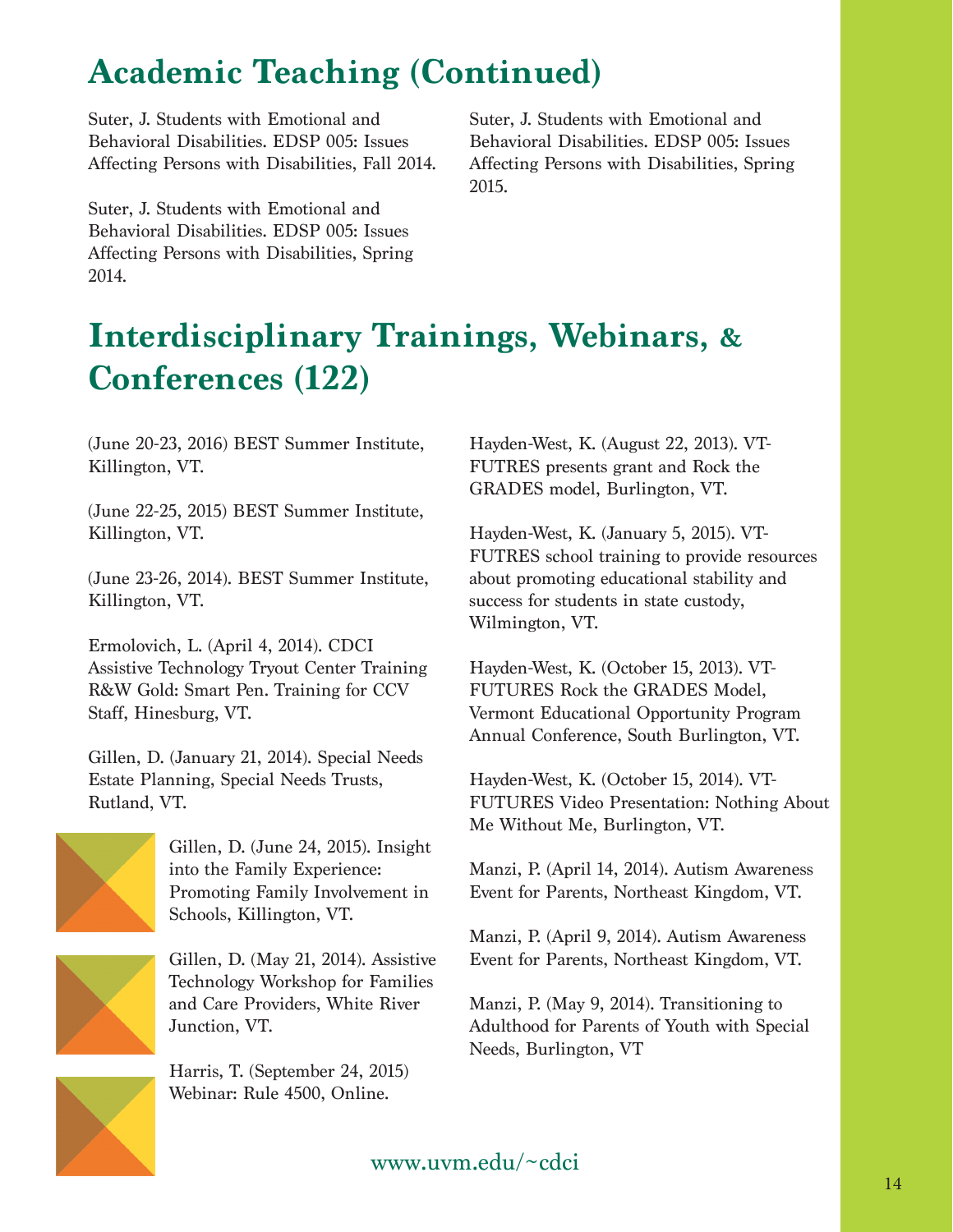Manzi, P. (November 16, 2015). Transition to Adulthood with the Vermont Family Network, Burlington, VT.

Mintz, R. (February 10, 2015). FASD and the Courts: The Basics, Burlington, VT.

Mintz, R. (November 25, 2014). FAS and FASD 101, Brattleboro, VT.

Mintz. R. (March 24, 2015). FASD 101: The Baiscs, Champlain College, Burlington, VT.

Mintz. R. (March 26, 2015). FASD 101: The Basics, UVM Masters of Social Work, Burlington, VT.

Mintz. R. (November 4, 2014). FASD Basics and Implications for Social Work, Burlington, VT.

Nelson, E. (April 24, 2014). Audio: VSAP Early Intervention COP Call, Online.

Nelson, E. (April 6, 2015). I-Team EI Project Regional Training, Newport, VT.

Nelson, E. (February 9, 2015). I-Team EI Project Regional Training, Lamoille County, VT.

Nelson, E. (January 20, 2014). CVI Workshop for Chittenden County East School Nurses, Burlington, VT.

Nelson, E. (January 22, 2015). VNA Deafblindness CVI Training, Burlington, VT.

Nelson, E. (May 11, 2015). I-Team EI Project Regional Training, Hartford, VT.

Nelson, E. (May 15, 2014). VSAP CIS Conference Training: CVI and DB, Burlington, VT.

Nelson, E. (May 20, 2014). VSAP New York Deafblind CVI Training, New York, NY.

Nelson, E. (May 27, 2015). I-Team EI Project Regional Training, Bennington, VT.

Nevers, M. (November 13, 2013). 5 STEPS Pilot Project, Montpelier, VT.

Nevers, M. (October 13, 2013). 5 STEPS Pilot Project, Montpelier, VT.

Nevers, M. (October 13, 2013). 5 STEPS Pilot Project, Springfield, VT.

Nevers, M. (February 11, 2014). 5 STEPS Pilot Project, Burke, VT.

Nevers, M. (January 23, 2014). 5 STEPS Pilot Project, Williston, VT.

Potvin, M. (March 20, 2014). Webinar: Virtual Lunch Leadership Conversation, online.

Rock, J. (September 10, 2013). VAFA Training and Networking, Randolph, VT.

Ryan, S. (August 14, 2014). Basics of FASD and Implications for Vermont, Burlington, VT.

Ryan, S. (July 1, 2013). FASD 101 Part I Training for Vermont Family Network, Burlington, VT.

Ryan, S. (May 15, 2014). CIS Early Intervention: What EI Need to Know about FASD, Lake Morey, VT.

Ryan, S. (September 25, 2013). FASD 101Part II Training for Vermont Family Network, Burlington, VT.





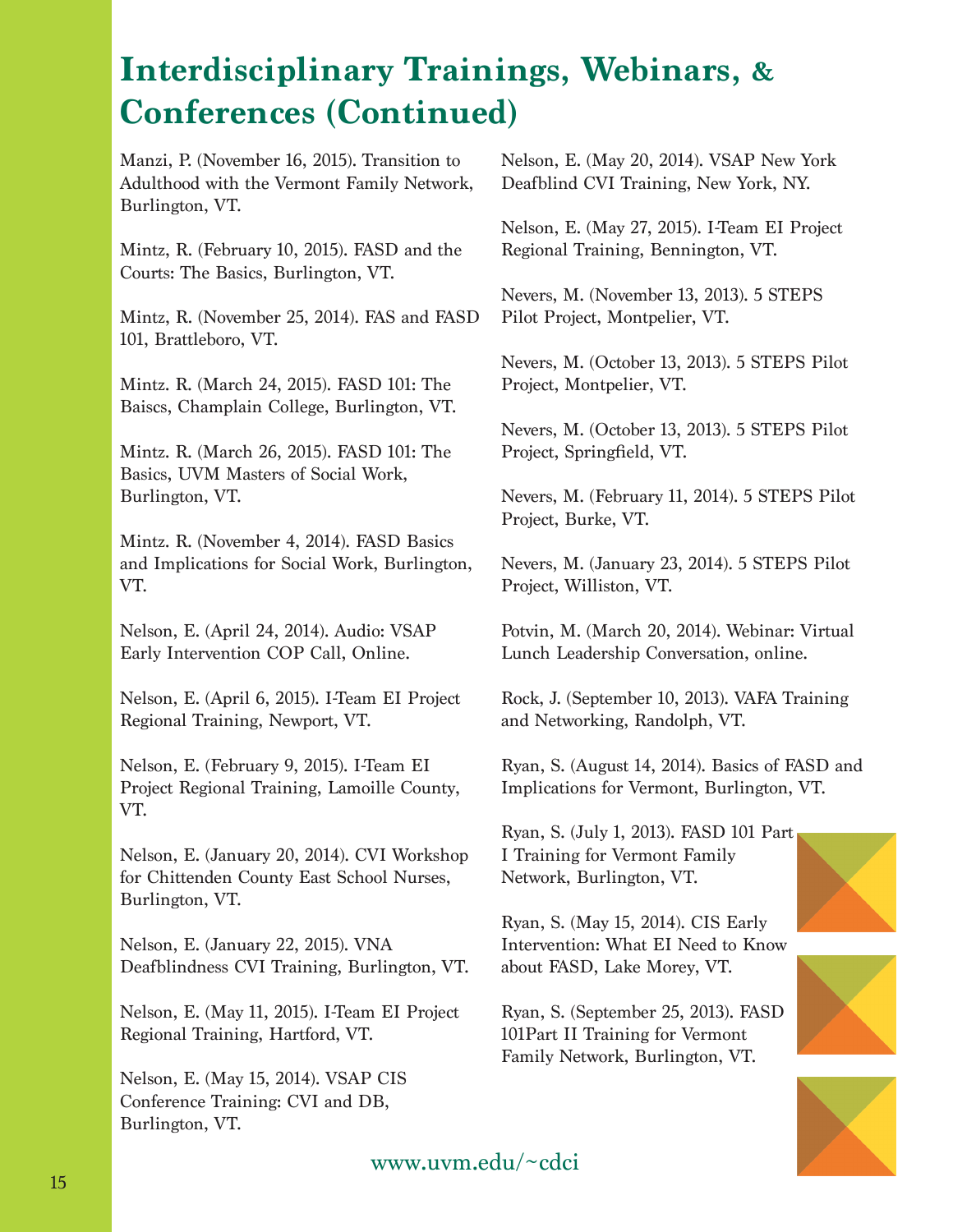Ryan, S. (September 9, 2013). FASD and the Courts, Burlington, VT.

Ryan, S. & Parrot, B. (February 23, 2015). Webinar: Think College Vermont PAR, online.

Schoenberg, S. (August 14, 2014). VTPBIS BI Conference Presentation, Mental Health Conference, Killington, VT.

Schoenberg, S. (December 11, 2013). Webinar: VTPBiS: Data days, online.

Schoenberg, S. (December 12, 2013). VTPBiS: LSCI, Waterbury, VT.

Schoenberg, S. (December 13, 2013). VTPBiS: LSCI. Training located in Rutland, VT.

Schoenberg, S. (December 4, 2013). VTPBiS: Data days training for the Addison County, VT.

Schoenberg, S. (December 4, 2013). VTPBiS: Data days training for the Lamoille County, VT.

Schoenberg, S. (December 4, 2013). VTPBiS: Data days training for the Northeast Kingdom, VT.



Schoenberg, S. (December 4, 2013). VTPBiS: Data days training for the southeast region, VT.

Schoenberg, S. (December 4, 2013). VTPBiS: Data Days Training, Burlington, VT.

Schoenberg, S. (May 22, 2015). BEST Northeast PBIS Forum, Gorton, CT.

Schoenberg, S. (November 18, 2015) Webinar: Truama, online.

Schoenberg, S. (November 20, 2013). Webinar: VTPBiS: Getting to readiness, online.

Schoenberg, S. (November 6, 2013). Webinar: VTPBiS: Social skills, online.

Schoenberg, S. (November 7, 2013). VTPBiS: FBA & BIP training for the Champlain region, VT.

Schoenberg, S. (November 7, 2013). VTPBiS: FBA & BIP training for the Lamoille region, VT.

Schoenberg, S. (November 7, 2013). VTPBiS: FBA & BIP training for the southwest region, VT.

Schoenberg, S. (November 8, 2013). VTPBiS: FBA & BIP training for the southeast region, VT.

Schoenberg, S. (October 1, 2014). Webinar: VTPBiS: Trauma, online.

Schoenberg, S. (October 16, 2013). Webinar: VTPBiS: Classroom management, Online.

Schoenberg, S. (October 16, 2014) Webinar: Early Childhood, Online.

Schoenberg, S. (October 2, 2014) Webinar: VT-PBiS Swift at SWIS-CICO, Online.

Schoenberg, S. (October 30, 2013). Webinar: VTPBiS: Understanding trauma, online.

Schoenberg, S. (September 12, 2013). Webinar: VTPBiS: Swift at SWIS, online.

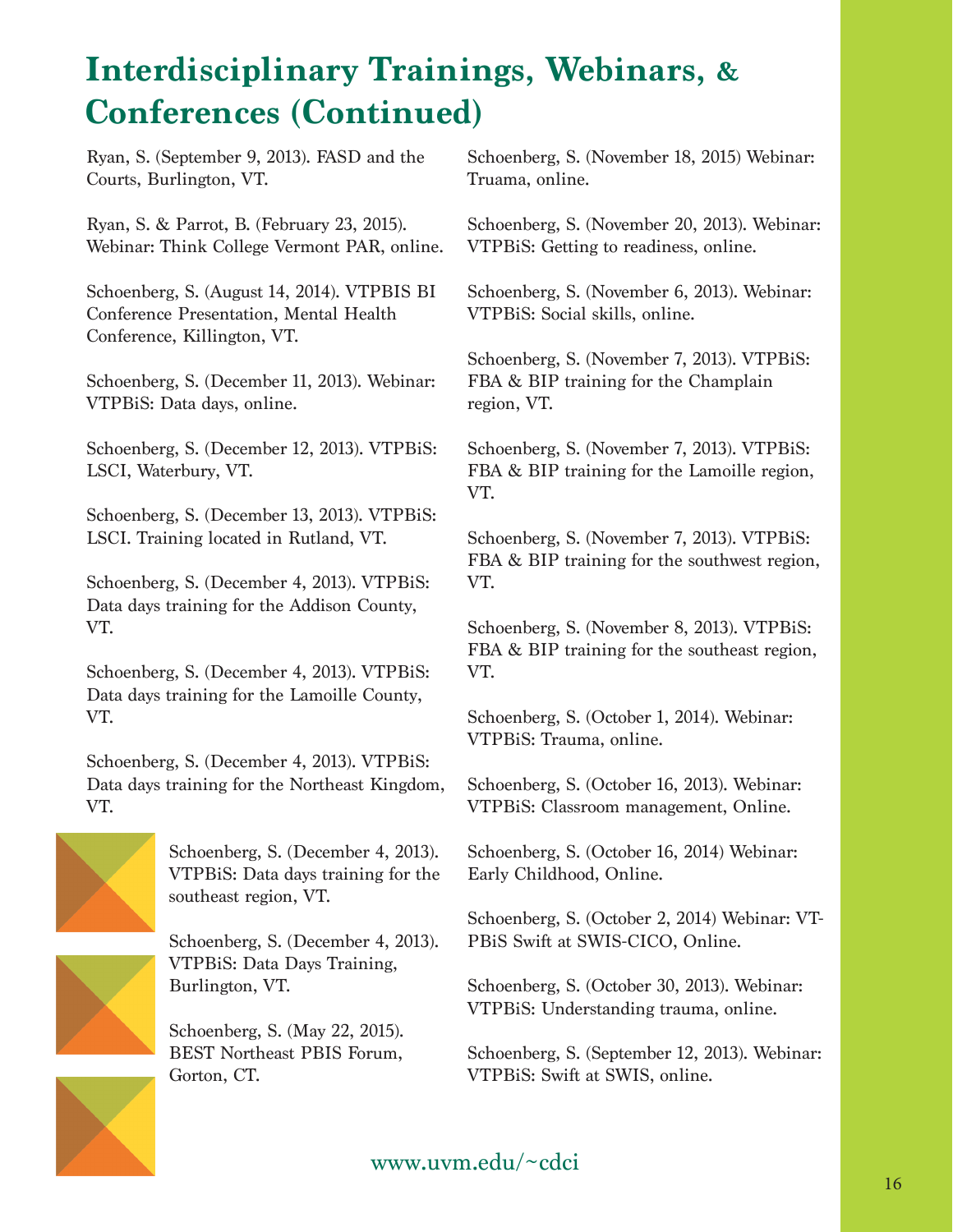Schoenberg, S. (September 13, 2013). Webinar: VTPBiS: Swift at SWIS, online.

Schoenberg, S. (September 16, 2015) Webinar: How to Use SWIS-CICO, online.

Schoenberg, S. (September 17, 2013). VTPBiS: ISIS Training, Wilder, VT.

Schoenberg, S. (September 25, 2014) Webinar: VTPBiS Rule 4500, online.

Schoenberg, S. (September 3, 2015) Webinar: How to Use SWIS, online.

Schoenberg, S. (September 4, 2014). Webinar: VTPBiS: Swift at the SWIS, online.

Schoenberg, S. (September 9, 2015) Webinar: Coordinators Welcome Back, online.

Schoenberg, S., Boltax, R., & Kramberg, K. (November 12, 2015) Webinar: Bully Prevention Workshop, online.

Schoenberg, S., & Kramberg, K. (November 15, 2013). The road to success isn't always straight: Navigating the round-abouts and overcoming PBIS implementation dips. Training at the 9th Annual Forum on PBIS, Norwood, MA.

Schoenberg, S., & Mondejar, N. (August 16, 2013). VTPBiS: Defining Strategies to Integrate Mental Health with Vermont PBiS schools, Lamoille County, VT.

Schoenberg, S., & Townshend, C. (October 29, 2013). VTPBiS: Counseling theory and practices, Burlington, VT.

Schoenberg, S., Boltax, R., & Kramberg, K. (November 13, 2015) FBA/BSP, South Burlington, VT.

Schoenberg, S., Souliere, J., & Kramberg, K. (October 9, 2015) Annual Leadership Forum, Norwood, MA.

Schoenberg, S., Townshend, C., Boltax, R., & Kramberg, K. (October 23, 2013). VTPBiS: Intro forum, Fairlee, VT.

Schoenberg, S., Townshend, C., Boltax, R., & Kramberg, K. (October 30, 2015) CPI Training, South Burlington, VT.

Schoenberg, S., Townshend, C., Boltax, R., & Kramberg, K. (October 7, 2014). VTPBiS: Leadership Forum, Fairlee, VT.

Schoenberg, S., Townshend, C., Kramberg, K., Boltax, R. (October 25, 2013). VTPBiS: CPI Training, Colchester, VT.

Schroeter, M. (February 9, 2014). VT-FUTURES presentation for court attorneys, judges, guardian ad litems, and other staff of the court, Rutland, VT.

Schroeter, M. (October 22, 2013). VT-FUTURES presentation for court attorneys, judges, guardian ad litems, and other staff of the court, Middlebury, VT.

Schroeter, M. (October 24, 2013). VT-FUTURES presentation for court attorneys, judges, guardian ad litems, and other staff of the court, Windham, VT.

Seaver-Reid, M. E. (May 16, 2014). ITEAM Assistive Technology: How Can It Help My Child with Literacy? Sharpe, D. (November 7, 2013). Continence Project Presentation to CIS Addison County in Middlebury, VT.



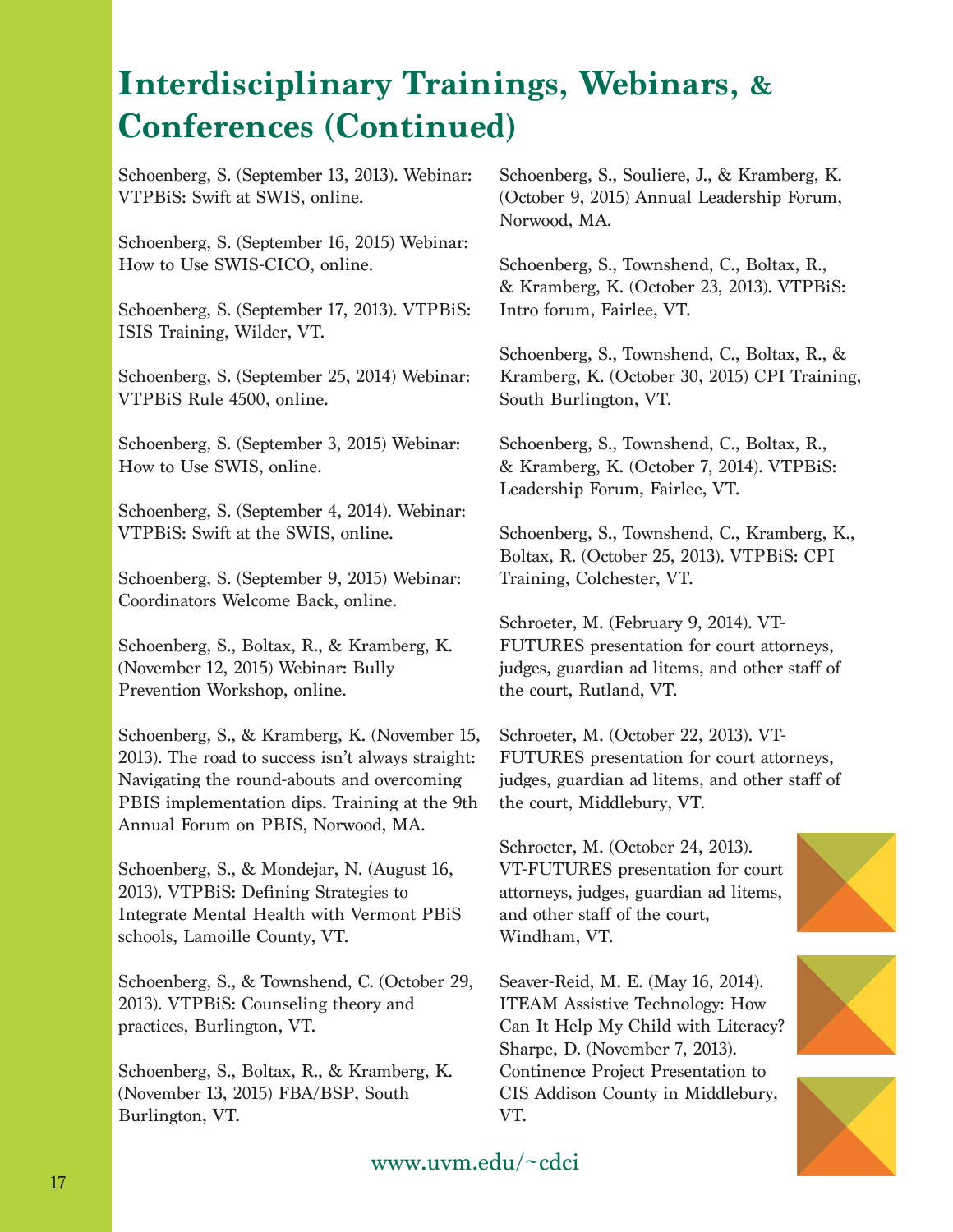Sharpe, D. (November 18, 2014). Continence Project Workshop #1, Middlebury, VT.

Sharpe, D. (September 9, 2014). Fall Inservice: AT Consideration, Caledonia County, VT.

Sharpe, D. (May 14, 2015). Caledonia AT Project for AOE, VocRehab, and Transition Services, Danville, VT.

Sharpe, D. (October 14, 2015). Continence Project DCF Training, Morrisville, VT. Sharpe, D. (October 17, 2015). Chronic Incontinence: Barriers and Solutions, Stowe, VT.

Sharpe, D. (February 5, 2016). Inservice for Lamoille Supervisory Union Nurses, Hyde Park, VT.

Sharpe, D. (February 20, 2016). Family/ Provider Training on Cerebral Palsy, Bennington, VT.

Sharpe, D. (March 11, 2016). Inservice to CSHN Nutritionists on Continence and EI Projects, Burlington, VT.

Starble, A. (December 16, 2015). Paraeducator Training on AAC. South Burlington, VT.

Starble, A. (December 4, 2015).

Aided Language Input and Core Vocabulary. Bennington, VT.

Starble, A. (October 9, 2015). LAMP Words for Life. Chamberlin Elementary, VT.

Suter J. (February 12, 2015). VT-FUTRES school training to provide resources about promoting educational stability and success for students in state custody, Essex Junction, VT.

Suter, J (February 4, 2015). VT-FUTRES school training to provide resources about promoting educational stability and success for students in state custody, Brattleboro, VT.

Suter, J. (August 21, 2014). VT-FUTRES school training to provide resources about promoting educational stability and success for students in state custody, Waterville, VT.

Suter, J. (December 11, 2014). VT-FUTRES school training to provide resources about promoting educational stability and success for students in state custody, Winooski, VT.

Suter, J. (December 17, 2014). VT-FUTRES school training to provide resources about promoting educational stability and success for students in state custody, Middlebury, VT.

Suter, J. (December 3, 2014). VT-FUTRES school training to provide resources about promoting educational stability and success for students in state custody, Fairfax, VT.

Suter, J. (February 10, 2015). VT-FUTRES school training to provide resources about promoting educational stability and success for students in state custody, Putney, VT.

Suter, J. (February 11, 2015). VT-FUTRES school training to provide resources about promoting educational stability and success for students in state custody, Morrisville, VT.

Suter, J. (February 13, 2015). VT-FUTRES school training to provide resources about promoting educational stability and success for students in state custody, Wells River, VT.

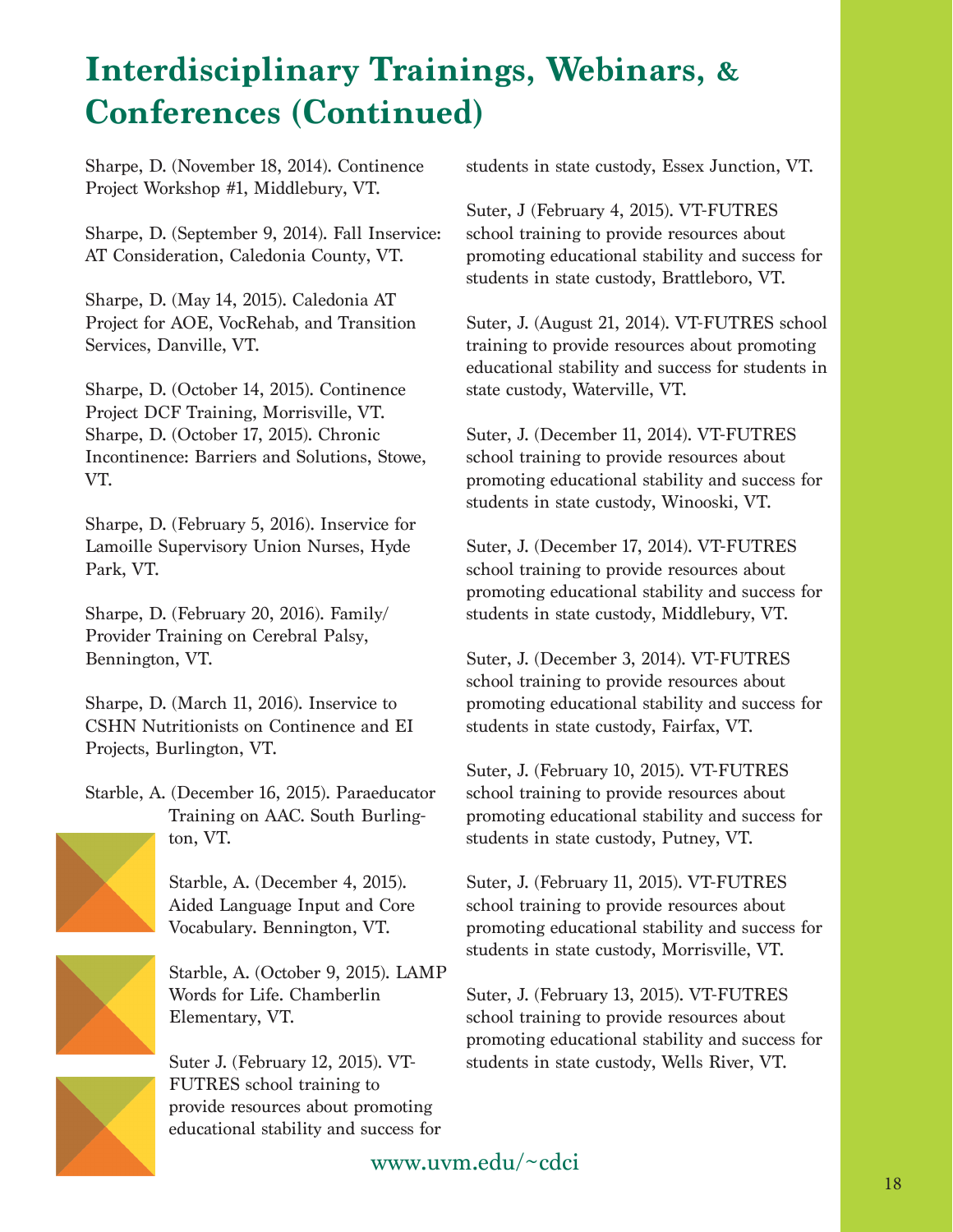Suter, J. (February 4, 2015). VT-FUTRES school training to provide resources about promoting educational stability and success for students in state custody, Bellow Falls, VT.

Suter, J. (February 6, 2015). VT-FUTRES school training to provide resources about promoting educational stability and success for students in state custody, Morrisville, VT.

Suter, J. (January 12, 2015). VT-FUTRES school training to provide resources about promoting educational stability and success for students in state custody. Newport, VT.

Suter, J. (January 14, 2015). VT-FUTRES school training to provide resources about promoting educational stability and success for students in state custody, Rutland, VT.

Suter, J. (January 15, 2015). VT-FUTRES school training to provide resources about promoting educational stability and success for students in state custody, Barre, VT.

Suter, J. (January 16, 2015). VT-FUTRES school training to provide resources about promoting educational stability and success for students in state custody, Rutland, VT.

Suter, J. (January 16, 2015). VT-FUTRES school training to provide resources about promoting educational stability and success for students in state custody, Williston, VT.

Suter, J. (January 21, 2015). VT-FUTRES school training to provide resources about promoting educational stability and success for students in state custody, Winooski, VT.

Suter, J. (January 26, 2015). VT-FUTRES school training to provide resources about promoting educational stability and success for students in state custody, Johnson, VT.

Suter, J. (January 6, 2015). VT-FUTRES school training to provide resources about promoting educational stability and success for students in state custody, Chelsea, VT.

Suter, J. (January 7, 2015). VT-FUTRES school training to provide resources about promoting educational stability and success for students in state custody, Newport, VT.

Suter, J. (January, 12, 2015). VT-FUTRES school training to provide resources about promoting educational stability and success for students in state custody, Swanton, VT.

Suter, J. (March, 2015). VT-FUTRES school training to provide resources about promoting educational stability and success for students in state custody, VFAFA Conference, Burlington, VT.

Suter, J. (May 21, 2014). Webinar: Getting Wraparound and not the Runaround, Online. Suter, J. (November 10, 2014). VT-FUTRES school training to provide resources about promoting educational stability and success for students in state custody, Middlebury, VT.

Suter, J. (November 20, 2014). VT-FUTRES school training to provide resources about promoting educational stability and success for students in state custody, Rutland, VT.

Suter, J. (November 20, 2014). VT-FUTRES school training to provide resources about promoting educational stability and success for students in state custody, Rutland, VT.





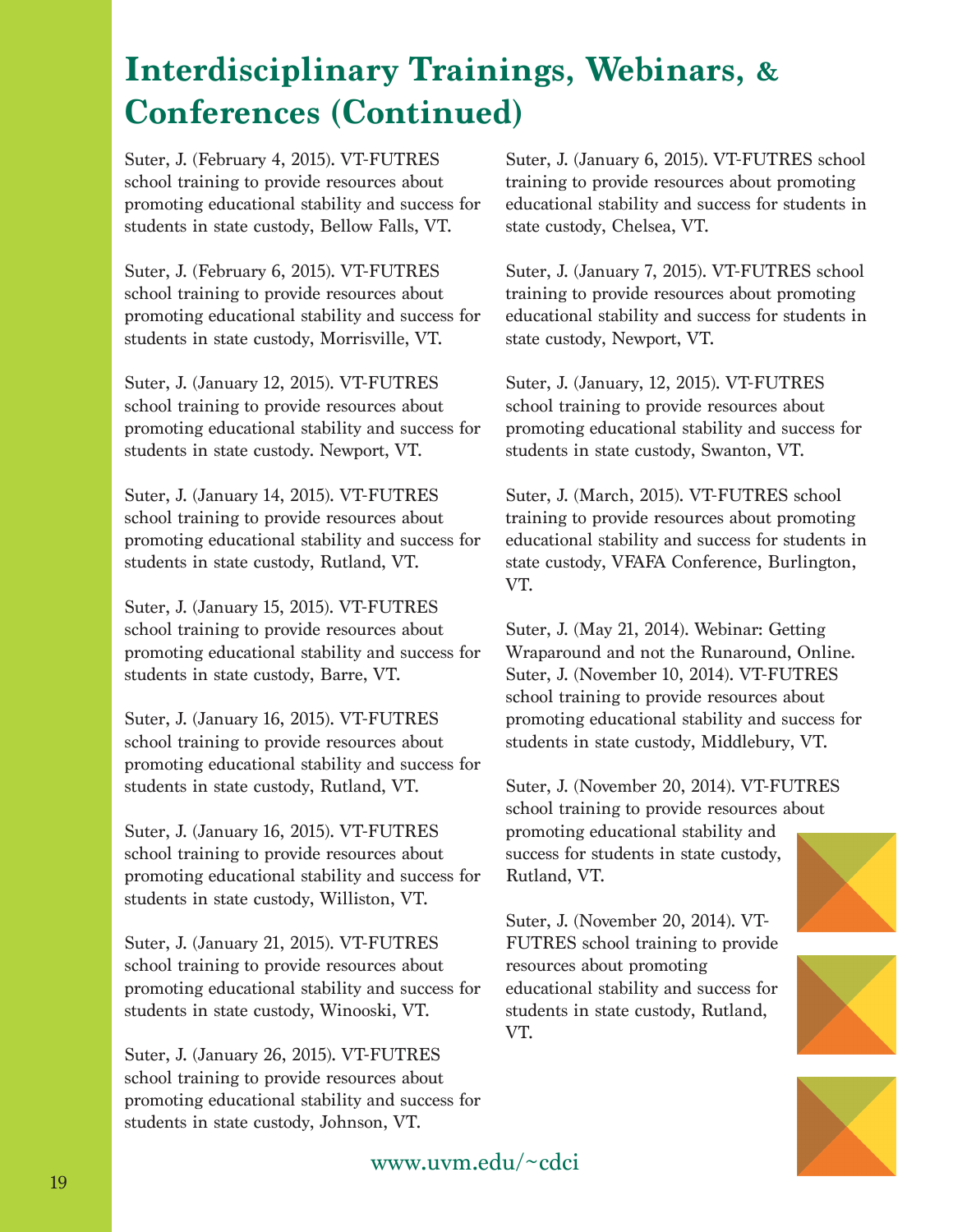Suter, J. (November 5, 2014). VT-FUTRES school training to provide resources about promoting educational stability and success for students in state custody, Rutland, VT.

Suter, J., Hayden-West, K., Rock, J., & Strolin, J. (September 17-18, 2014). VT-FUTURES Conference, South Burlington and Fairlee, VT.

Wimett, B. (December 9, 2014). General AT Device Training and Overview for the Vermont Center for Independent Living and Aging, Rutland, VT.

Wimett, B. (February 18, 2015). Dragion Dicate 4.0 for Mac Training at the Rutland, VT.

### **Community Service**

#### **Committees and Boards (University)**

Cronin, R. College of Education and Social Services Staff Advisory Council Co-Chair, University of Vermont (2013-2015).

Cronin, R. College of Education and Social Services Making a Difference Staff Award Committee, University of Vermont (2014, 2016).

Dague, B. Developmental Disabilities Research Network, University of Vermont.



Edelman, S. Campus Accessibility Taskforce, University of Vermont (2013).



Edelman, S. President's Commission on Diversity and Inclusion, University of Vermont (2013).

Giangreco, M. President's Advisory Council, University of Vermont (2013-2015).

Wimett, B. (February 23, 2015). SmartPen Basics and Overview Training at the Rutland, VT.

Wimett, B. (February 4, 2015). Techla Shield Training. Rutland, VT.

Wimett, B. (January 15, 2015). AT Tryout Center Intern Training and Orientation, Rutland, VT.

Wimmet, B. (April 9, 15). Voc Rehab Counselor SmartPen Training at the Rutland, VT.

Giangreco, M. Ed.D. Leadership Special Education Initiative Advisory Council.

Giangreco, M. Faculty Senate Professional Standards Committee, University of Vermont.

Giangreco, M. Jean S. Garvin Research Fellowship Committee Chair, University of Vermont.

Giangreco, M. Department of Education Research Initiatives Committee, University of Vermont.

Nauheimer, J. College of Education and Social Services Staff Advisory Council Co-Chair, University of Vermont (2013-2015).

Nauheimer, J. College of Education and Social Services Staff Retreat Planning Committee Chair, University of Vermont (2015).

Nauheimer, J. College of Education and Social Services Communications Committee, University of Vermont (2016).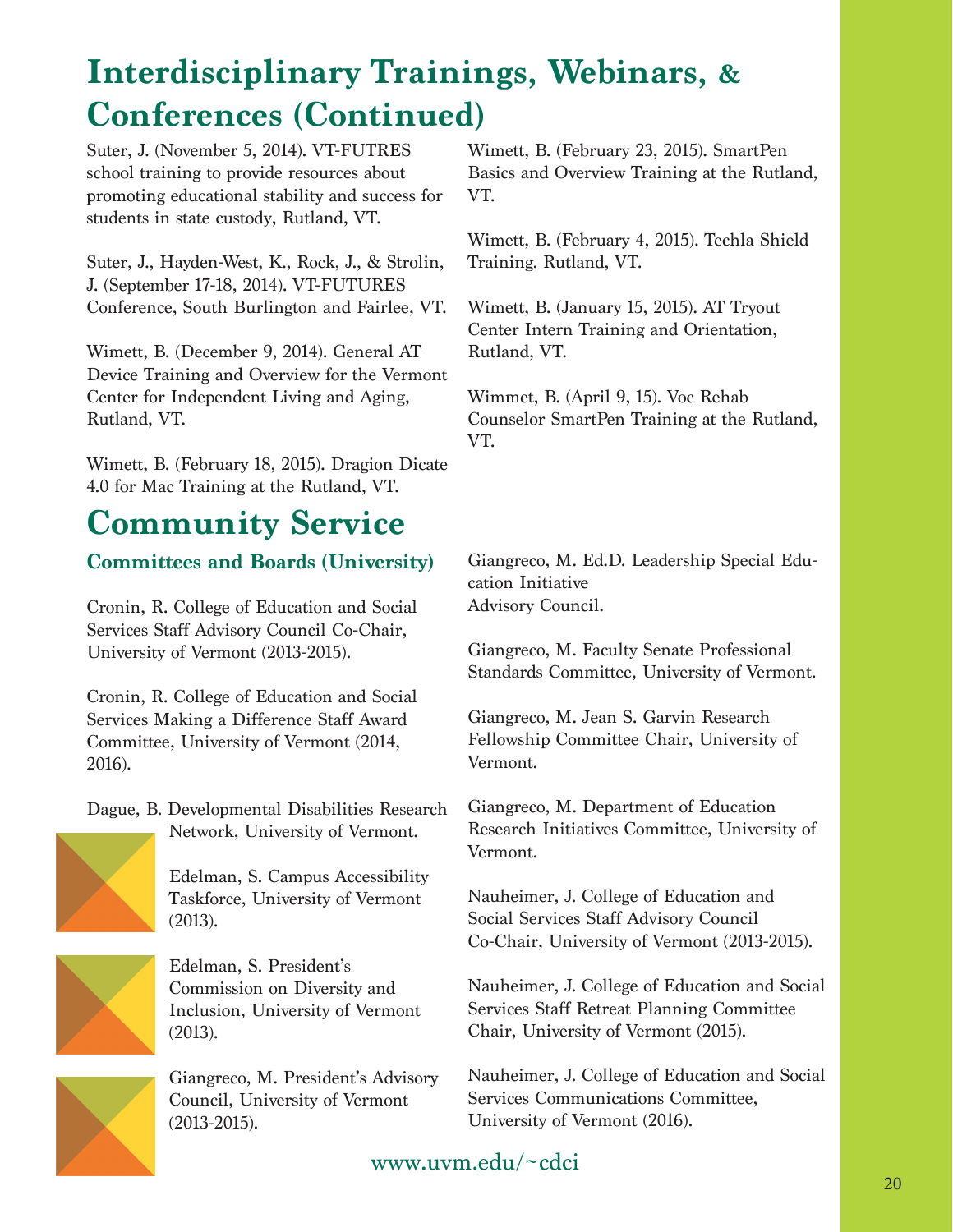### **Community Service (Continued)**

LeClair, V. College of Education and Social Services Staff Retreat Planning Committee, University of Vermont (2016).

Ryan, S. College of Education and Social Services Cultural Diversity Initiative, University of Vermont (2016).

Ryan, S. University Fiscal Planning and Policy Committee, University of Vermont (2007-present).

Ryan, S. President's Commission on Diversity and Inclusion, University of Vermont (2009-2013).

Ryan, S. Developmental Disabilities Research Network, University of Vermont.

Suter, J. College of Education and Social Services Research Council, University of Vermont.

Suter, J. Developmental Disabilities Research Network, University of Vermont.

Suter, J. Jean S. Garvin Research Fellowship Committee, University of Vermont.

#### **Committees and Boards (Local, State, and National)**

Alexander, T. Council for Exceptional Children

Dague, B. National APSE Regional Delegate

Dague, B. Vermont APSE Board Treasurer

Dague, B. Champlain Community Services Board

Dague, B. Certified Rehabilitation Counselor

Dague, B. Vermont Interdisciplinary Leadership Education for Health Professionals LEND Program Advisory Council (2014).

Edelman, S. Leadership Committee for the Cortical Visual Impairment Multi-State Community of Practice.

Ermolovich, L. Vermont Communication Task Force

Edelman, S. National Consortium on Deafblindness Distance Technology Initiative.

Giangreco, M. Vermont Special Education Advisory Council.

Giangreco, M. Editorial Board, Exceptional Children

Giangreco, M. Editorial Board, Focus on Autism and Other Developmental Disabilities.

Giangreco, M. Editorial Board, Journal of Special Education.

Giangreco, M. Editorial Board, Remedial and Special Education.

Giangreco, M. Vermont Leadership Team for the Schoolwide Integrated Framework for Transformation, University of Kansas (2015-2016).

Giangreco, M. National Advisory Council for "Intelligent Lives" film project, Institute on Disability, University of New Hampshire

Holland, M. Vermont Dietetic Association.

Holland, M. Genetic Metabolic Dietitians International





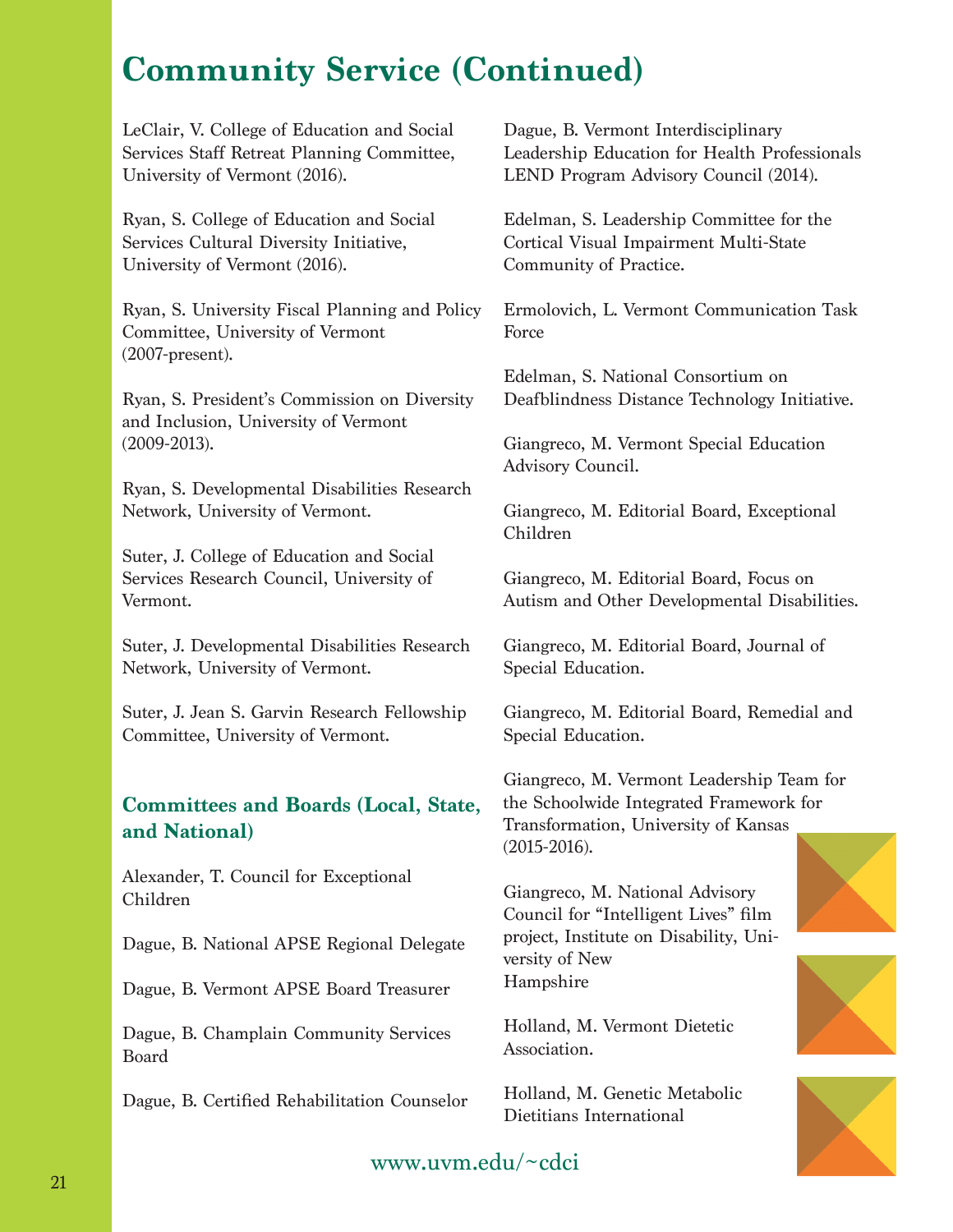### **Community Service (Continued)**

Holland, M. Health Promotion Clinical Coordinator for the Healthy Athletes Initiative, Vermont Special Olympics (2014).

Holland, M. Board Member, CHAMP Therapeutic Riding Program (2014).

Holland, M. New England Regional Genetics Consortium.

Holland, M. American Dietetic Association.

Nauheimer, J. Communications Special Interest Group, Association of University Centers on Disabilities.

Ross-Allen, J. Vermont Division for Early Childhood-Children's Integrated Services Liaison.

Ryan, S. Association of University Centers on Disabilities.

Ryan, S. Vermont Department of Health and Human Services Envisioning the Future (2013-2014).

Ryan, S. Vermont Governor's Developmental Disabilities Council (2007-present).

Ryan, S. Vermont Leadership Education in



Neurodevelopmental Disabilities Program Advisory Council (2007-present).

Ryan, S. Vermont Protection and Advocacy (2007-2015)



Schoenberg, S. Vermont Representative of the Northeast Positive Behavior Interventions and Supports Advisory Group.

Schoenberg, S. Board of Directors, Vermont Federation of Families for Children's Mental Health.

Suter, J. National Wraparound Initiative and Wraparound Evaluation and Research Team.

Townshend, C. Schoolwide Information System (SWIS) State Facilitator.

*"The path of least resistance and least trouble is a mental rut already made. It requires troublesome work to undertake the alternation of old beliefs."* --John Dewey

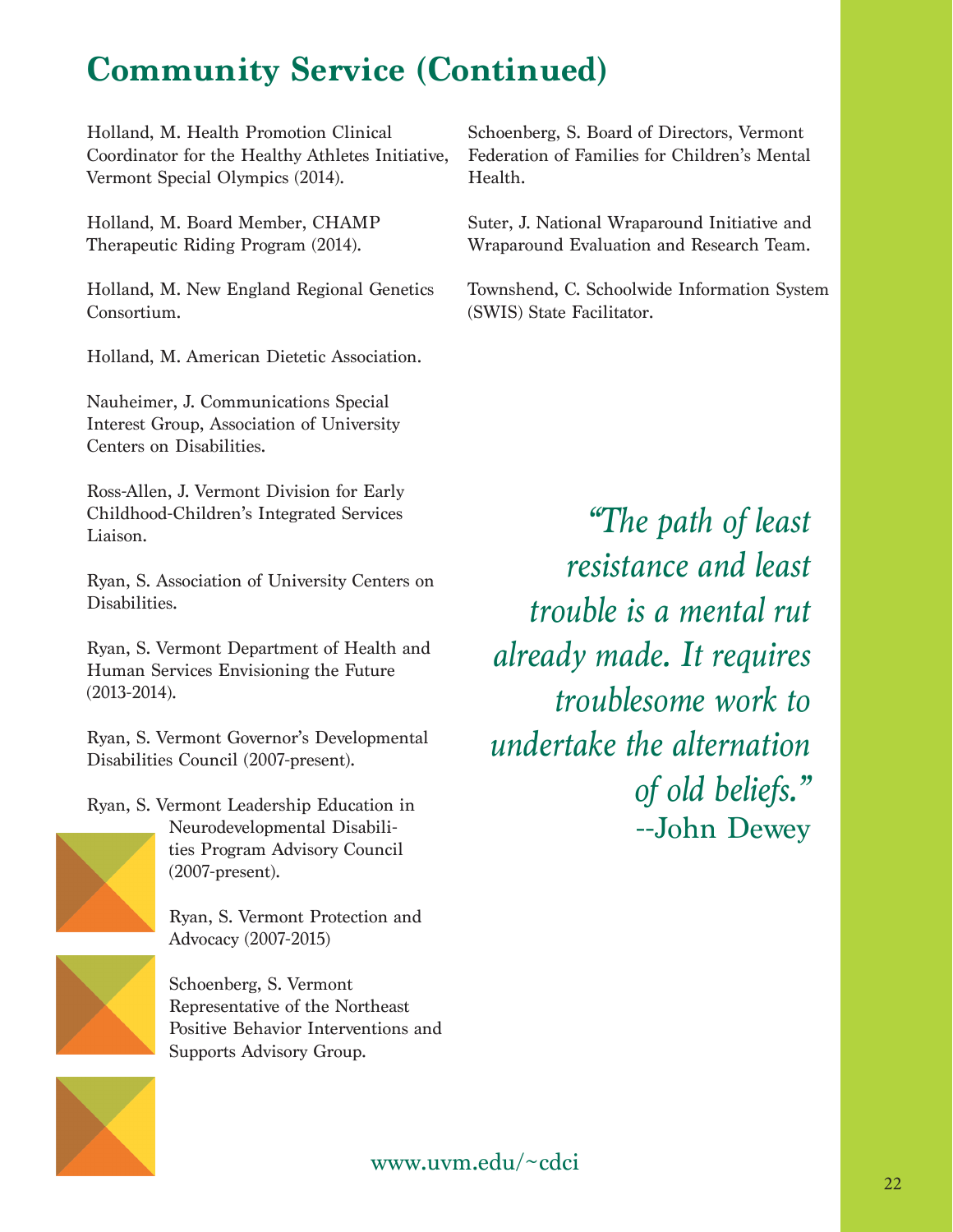### **Acknowledgements**

This report was prepared by Susan Ryan, Ph.D. and Jeanne Nauheimer, M.A. at the Center on Disability and Community Inclusion, University of Vermont. The Center on Disability and Community Inclusion is directed by Dr. Susan Ryan and guided by a Consumer Advisory Council.

Preparation of this report was partially supported by grant CFDA 93.632 from the US Department of Health and Human Services, Administration on Intellectual and Developmental Disabilities awarded to the Center on Disability and Community Inclusion at the University of Vermont. The opinions expressed herein do not necessarily reflect those of the funding agencies and no official endorsement should be inferred.

This document is available in alternative formats upon request.

### **Stay Connected**

208 Colchester Avenue, Mann Hall 3rd Floor Burlington, VT 05405 Phone: 802.656.4031 Fax: 802.656.1357



Facebook: https://www.facebook.com/Center-on-Disability-Community-Inclusion-307227552593/



Twitter: https://twitter.com/cdciatuvm